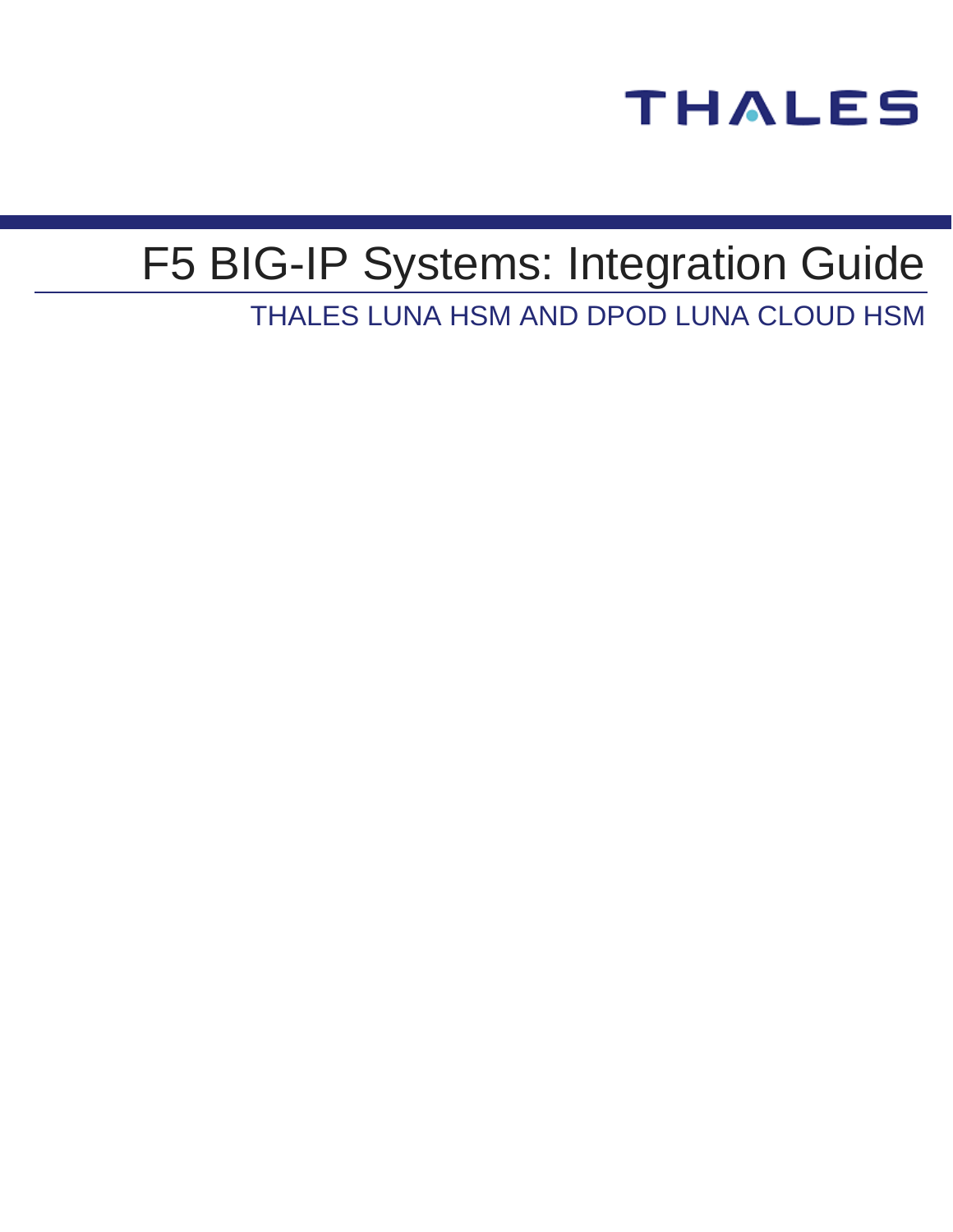#### **Document Information**

| <b>Document Part Number</b> | 007-000265-001  |  |
|-----------------------------|-----------------|--|
| <b>Revision</b>             | D               |  |
| <b>Release Date</b>         | 25 January 2021 |  |

#### **Trademarks, Copyrights, and Third-Party Software**

Copyright © 2021 Thales Group. All rights reserved. Thales and the Thales logo are trademarks and service marks of Thales Group and/or its subsidiaries and are registered in certain countries. All other trademarks and service marks, whether registered or not in specific countries, are the property of their respective owners.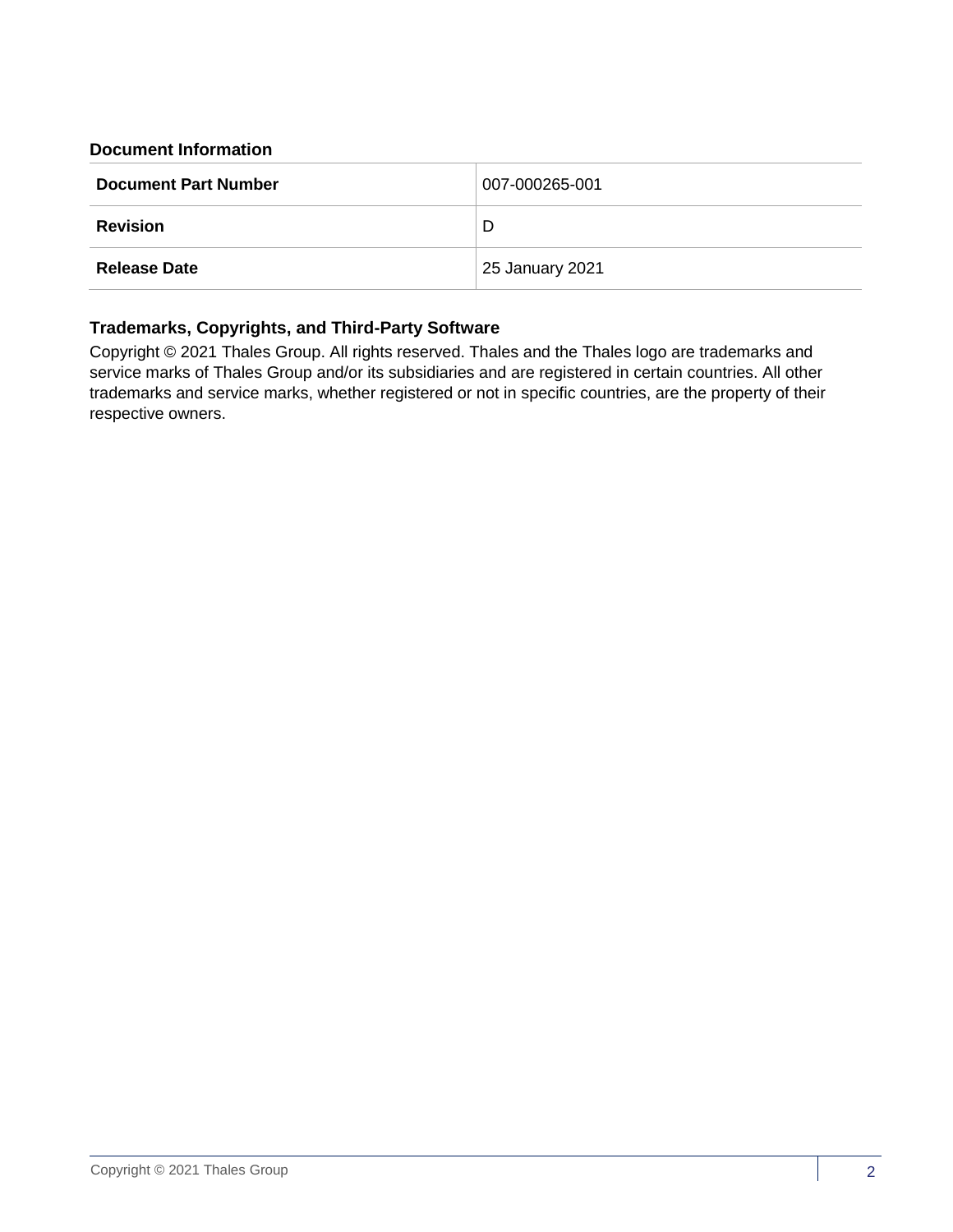## **CONTENTS**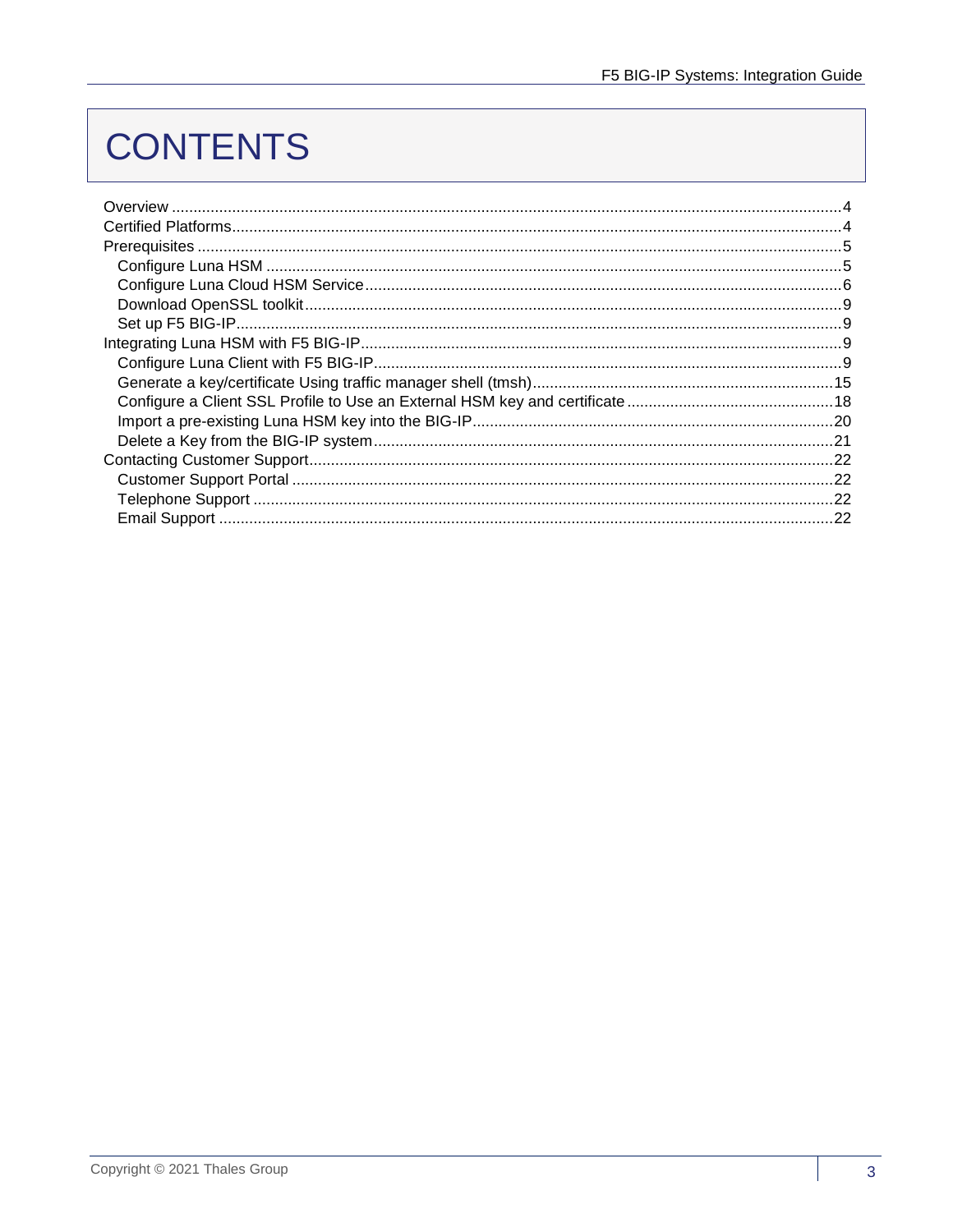## <span id="page-3-0"></span>**Overview**

This document contains steps for configuring F5 BIG-IP Systems and integrating them with Luna HSM devices or Luna Cloud HSM services. The BIG-IP LTM system uses the Luna HSM to generate and secure the keys used by the Secure Sockets Layer (SSL). You can use the Luna HSM solution with all BIG-IP platforms, including VIPRION Series chassis and appliances and BIG-IP Virtual Edition (VE). With Luna Network HSMs, you can also configure multiple HSMs as an HA (high availability) group to use with BIG-IP systems.

**NOTE:** The BIG-IP system, when in appliance mode, does not support Luna Network HSM installation/uninstallation as the user needs root privilege for that.

In BIG-IP system, RSA-based cipher suites and ECDHE-ECDSA cipher suites use the Luna HSM. After installation on the BIG-IP system, the Luna HSM is compatible with Access Policy Manager and Application Security Manager without additional configuration steps.

The benefits of securing the CA key with Luna HSM include:

- Secure generation, storage, and protection of the signing private key on FIPS 140-2 level 3 validated hardware.
- Full life cycle management of the keys.
- Access to the HSM audit trail\*.
- The ability to use cloud services with confidence.

<span id="page-3-1"></span>\*Luna Cloud HSM services do not have access to the secure audit trail.

## Certified Platforms

| <b>HSM Type</b> | <b>F5 BIG-IP LTM</b> |
|-----------------|----------------------|
| Luna HSM        | 14.1                 |
|                 | 14.0                 |

**Luna HSM:** Luna HSM appliances are purposefully designed to provide a balance of security, high performance, and usability that makes them an ideal choice for enterprise, financial, and government organizations. Luna HSMs physically and logically secure cryptographic keys and accelerate cryptographic processing. Luna HSM on premise offerings include the Luna Network HSM, Luna PCIe HSM, and Luna USB HSMs. Luna HSMs are also available for access as an offering from cloud service providers such as IBM cloud HSM and AWS cloud HSM classic.

**NOTE:** This integration is tested with Luna HSM in HA & FIPS Mode.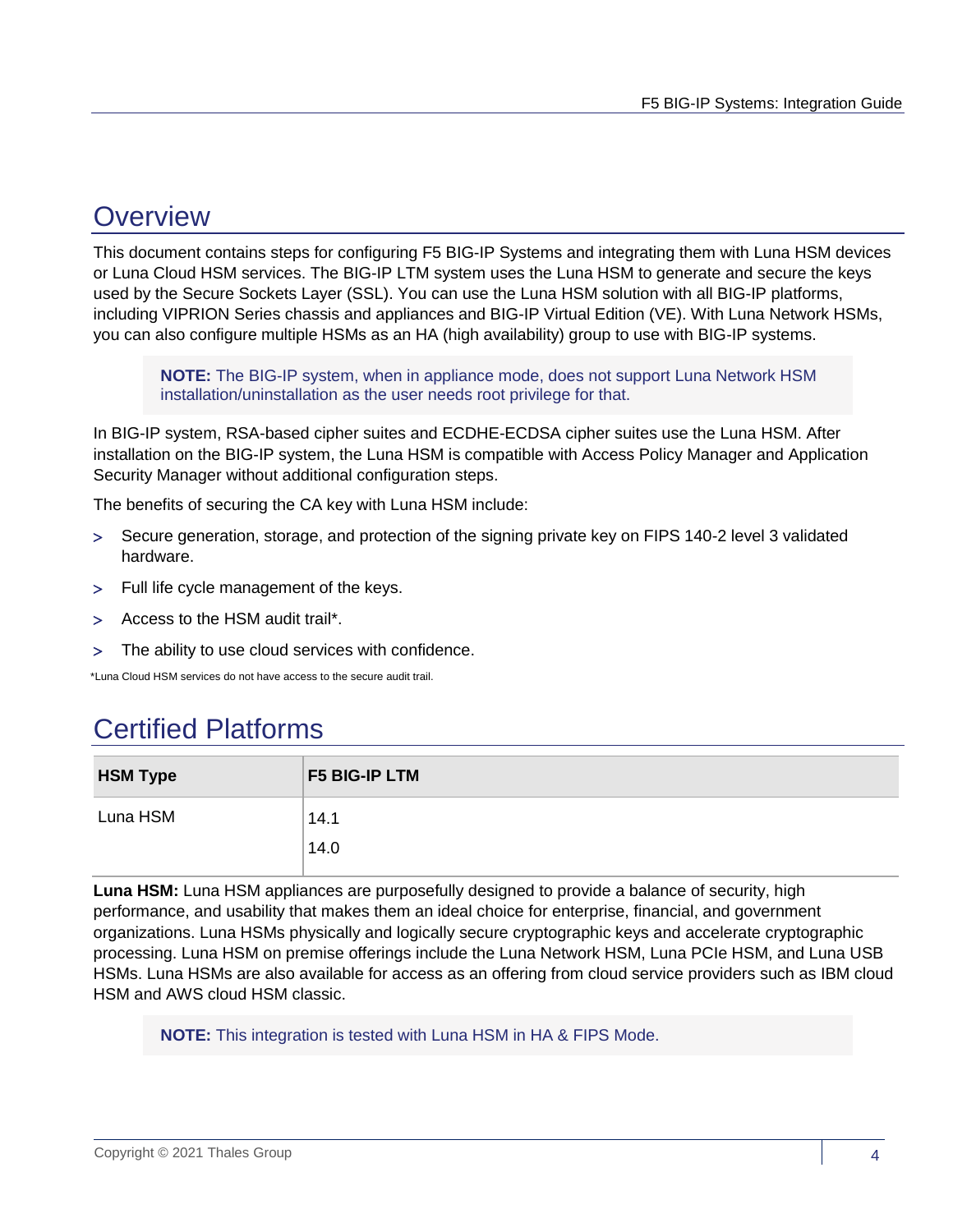| <b>HSM Type</b> | <b>F5 BIG-IP LTM</b> |
|-----------------|----------------------|
| Luna Cloud HSM  | 14.1                 |

**Luna Cloud HSM :** Luna Cloud HSM provides on-demand HSM and Key Management services through a simple graphical user interface. With Luna Cloud HSM, security is simple, cost effective and easy to manage because there is no hardware to buy, deploy and maintain. As an Application Owner, you click and deploy services, generate usage reports and maintain just the services you need.

## <span id="page-4-0"></span>**Prerequisites**

Before you proceed with the integration, complete the following tasks:

## <span id="page-4-1"></span>Configure Luna HSM

If you are using Luna HSM:

- **1.** Verify the HSM is set up, initialized, provisioned and ready for deployment. Refer to the [Luna HSM](https://thalesdocs.com/gphsm/Content/luna/network/luna_network_releases.htm)  [documentation](https://thalesdocs.com/gphsm/Content/luna/network/luna_network_releases.htm) for more information.
- **2.** Create a partition that will be later used by F5 BIG-IP.
- **3.** If using a Luna Network HSM, register a client for the system and assign the client to the partition to create an NTLS connection. Initialize the Crypto Officer and Crypto User roles for the registered partition.
- **4.** Ensure that the partition is successfully registered and configured. The command to see the registered partitions is:

```
/usr/safenet/lunaclient/bin/lunacm
lunacm (64-bit) v10.2.0-111. Copyright (c) 2020 SafeNet. All rights reserved.
Available HSMs:
Slot Id \rightarrow 0
Label -> bigip
Serial Number -> 1280780175877
Model -> LunaSA 7.3.0
Firmware Version \rightarrow 7.3.0
Configuration -> Luna User Partition With SO (PW) Key Export With 
Cloning Mode
Slot Description -> Net Token Slot
FM HW Status -> FM Ready
```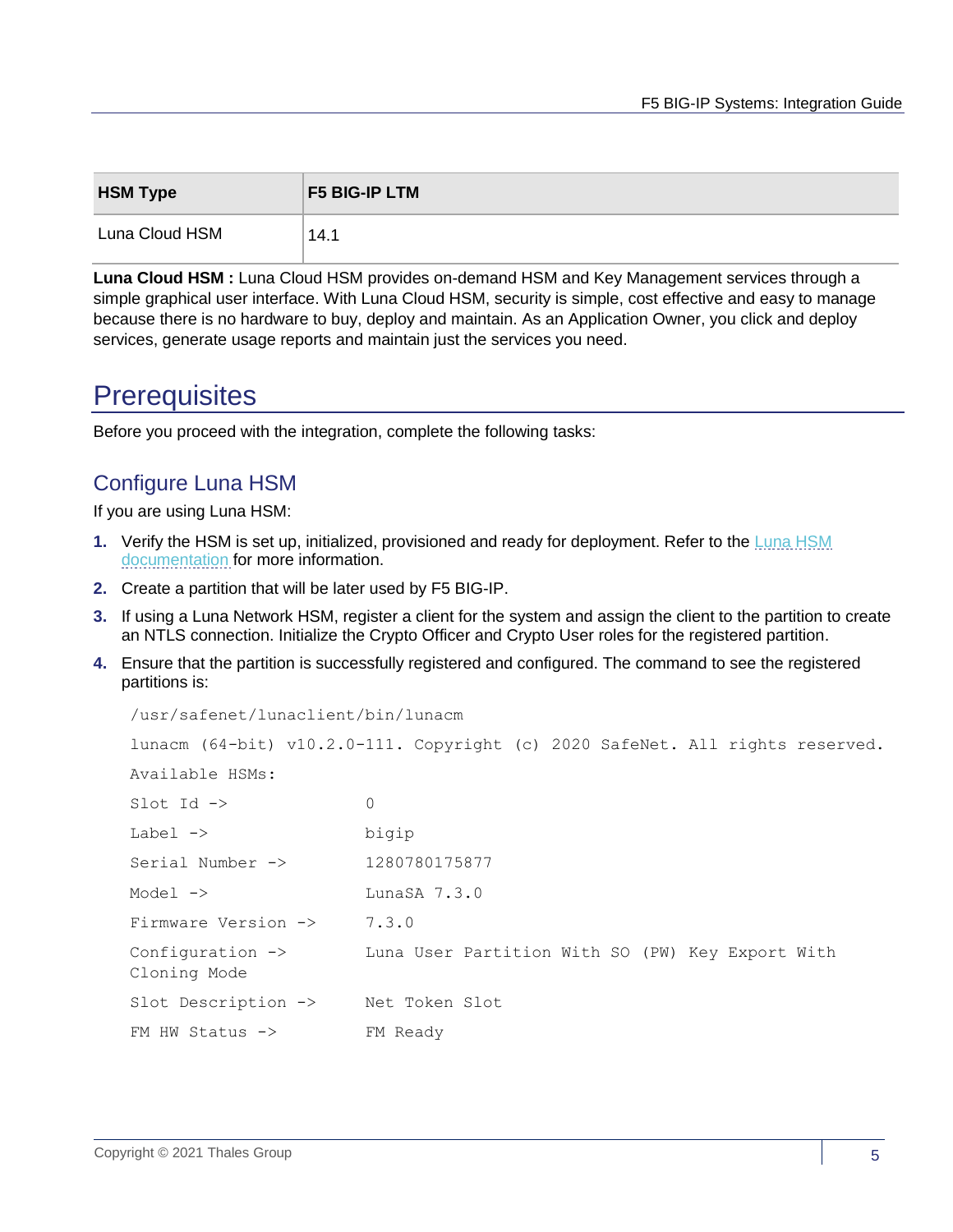**5.** For PED-authenticated HSM, enable partition policies 22 and 23 to allow activation and auto-activation.

**NOTE:** Refer to the [Luna HSM documentation](https://thalesdocs.com/gphsm/Content/luna/network/luna_network_releases.htm) for detailed steps on creating NTLS connection, initializing the partitions, and assigning various user roles.

#### **Set up Luna HSM High-Availability**

Refer to the [Luna HSM documentation](https://thalesdocs.com/gphsm/Content/luna/network/luna_network_releases.htm) for HA steps and details regarding configuring and setting up two or more HSM boxes on host systems. You must enable the HAOnly setting in HA for failover to work so that if the primary goes down due to any reason all calls automatically route to the secondary until the primary recovers and starts up.

#### **Set up Luna HSM in FIPS Mode**

Under FIPS 186-3/4, the RSA methods permitted for generating keys are 186-3 with primes and 186-3 with aux primes. This means that RSA PKCS and X9.31 key generation is no longer approved for operation in a FIPScompliant HSM. If you are using the Luna HSM in FIPS mode, you have to make the following change in the configuration file:

[Misc] RSAKeyGenMechRemap=1

The above setting redirects the older calling mechanism to a new approved mechanism when Luna HSM is in FIPS mode.

**NOTE:** The above setting is not required for Universal Client. This setting is applicable only for Luna Client 7.x.

## <span id="page-5-0"></span>Configure Luna Cloud HSM Service

You can configure Luna Cloud HSM Service in the following ways:

- > [Standalone Cloud HSM service using minimum client package](#page-5-1)
- > [Standalone Cloud HSM service using full Luna client package](#page-6-0)
- [Luna HSM and Luna Cloud HSM service in hybrid mode](#page-7-0)

**NOTE:** Luna Client v10.x or higher is required for configuring Luna HSM device and Luna Cloud HSM service in hybrid mode.

#### <span id="page-5-1"></span>**Standalone Cloud HSM service using minimum client package**

To configure Luna Cloud HSM service using minimum client package:

- **1.** Transfer the downloaded .zip file to your Client workstation using [pscp,](https://thalesdocs.com/gphsm/luna/10.2/docs/network/Content/Utilities/pscp.htm) scp, or other secure means.
- **2.** Extract the .zip file into a directory on your client workstation.
- **3.** Extract or untar the appropriate client package for your operating system. Do not extract to a new subdirectory; place the files in the client install directory.

```
[Linux]
```

```
cvclient-min.tar
```

```
# tar -xvf cvclient-min.tar
```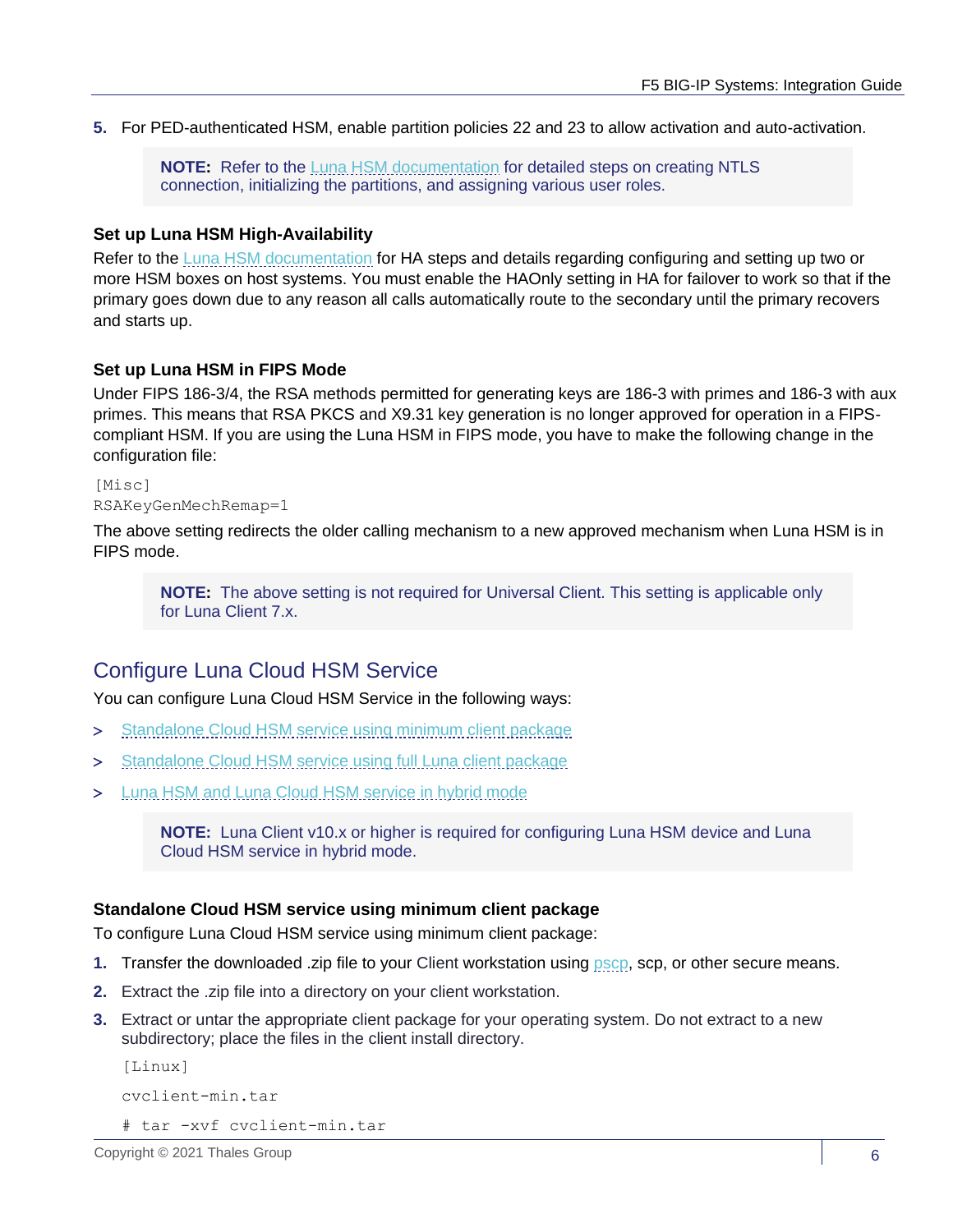**4.** Run the setenv script to create a new configuration file containing information required by the Luna Cloud HSM service.

```
[Linux]
Source the setenv script.
# source ./setenv
```
Run the LunaCM utility and verify the Cloud HSM service is listed.

#### <span id="page-6-0"></span>**Standalone Cloud HSM service using full Luna client package**

To configure Luna Cloud HSM service using full Luna client package:

- **1.** Transfer the downloaded .zip file to your Client workstation using [pscp,](https://thalesdocs.com/gphsm/luna/10.2/docs/network/Content/Utilities/pscp.htm) scp, or other secure means.
- **2.** Extract the .zip file into a directory on your client workstation.
- **3.** Extract or untar the appropriate client package for your operating system. Do not extract to a new subdirectory; place the files in the client install directory.

```
[Linux]
cvclient-min.tar
# tar -xvf cvclient-min.tar
```
**4.** Run the setenv script to create a new configuration file containing information required by the Luna Cloud HSM service.

```
[Linux]
Source the setenv script.
# source ./setenv
```
**5.** Copy the server and partition certificates from the Cloud HSM service client directory to Luna client certificates directory:

**NOTE:** Skip this step for Luna Client v10.2 or higher.

#### **Cloud HSM Certificates:**

server-certificate.pem

partition-ca-certificate.pem

partition-certificate.pem

#### **LunaClient Certificate Directory:**

[Linux default location for Luna Client]

/usr/safenet/lunaclient/cert/

**6.** Open the configuration file from the Cloud HSM service client directory and copy the XTC and REST section.

[Linux]

Chrystoki.conf

**7.** Edit the Luna Client configuration file and add the XTC and REST sections copied from Cloud HSM service client configuration file.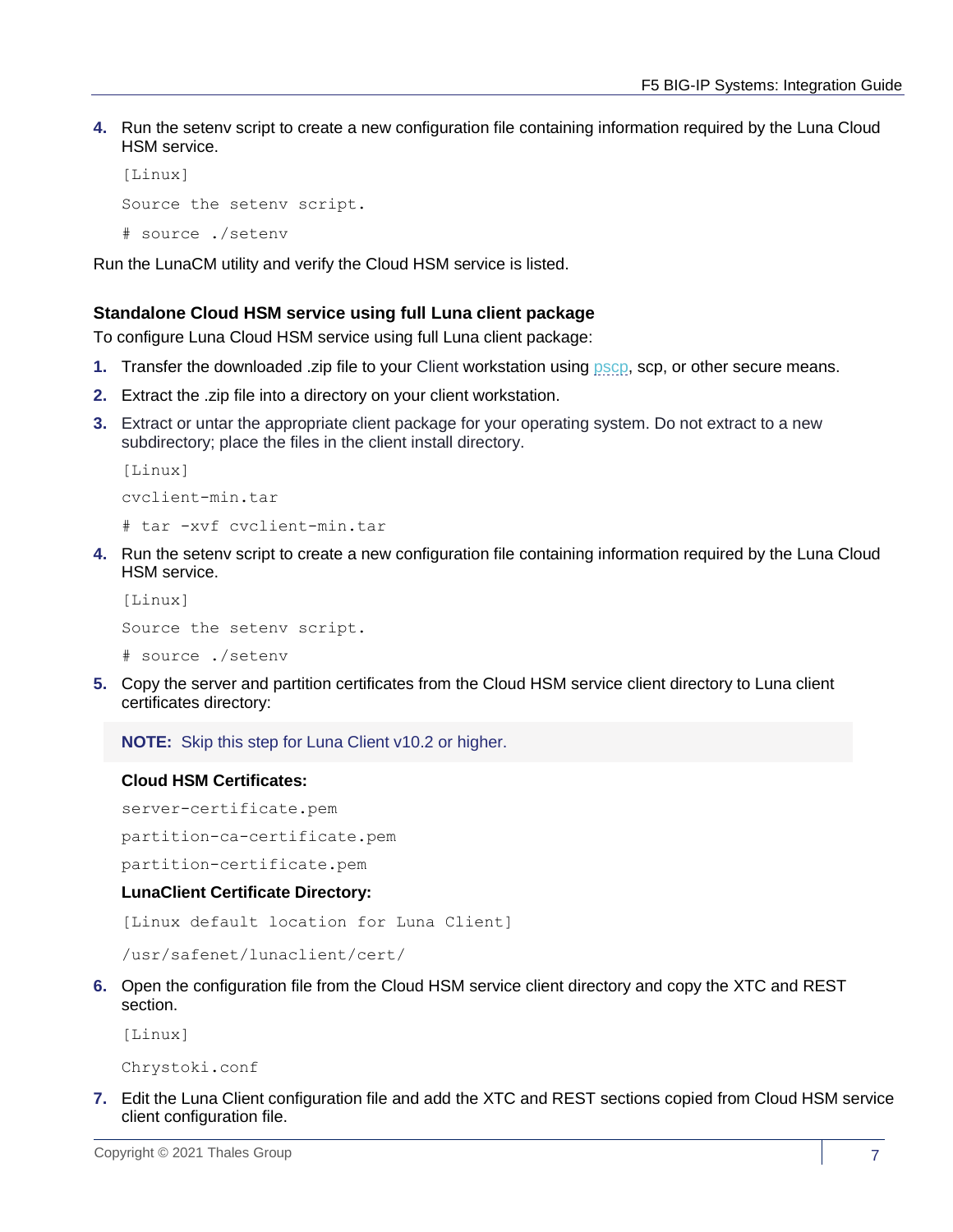**8.** Change server and partition certificates path from step 5 in XTC and REST sections. Do not change any other entries provided in these sections.

```
NOTE: Skip this step for Luna Client v10.2 or higher.
```

```
[XTC]
```

```
. . . 
PartitionCAPath=<LunaClient_cert_directory>\partition-ca-certificate.pem
PartitionCertPath00=<LunaClient_cert_directory>\partition-certificate.pem
. . .
```

```
[REST]
```

```
. . .
SSLClientSideVerifyFile=<LunaClient_cert_directory>\server-certificate.pem
. . .
```
**9.** Edit the following entry from the Misc section and update the correct path for the plugins directory:

```
Miss = \{ ...
PluginModuleDir=<LunaClient_plugins_directory>;
...
}
```
[Linux Default]

```
/usr/safenet/lunaclient/plugins/
```
Save the configuration file. If you wish, you can now safely delete the extracted Cloud HSM service client directory.

**10.** Reset the ChrystokiConfigurationPath environment variable and point back to the location of the Luna Client configuration file.

**Linux**

Either open a new shell session, or export the environment variable for the current session pointing to the location of the Chrystoki.conf file:

```
# export ChrystokiConfigurationPath=/etc/
```
**11.** Run the LunaCM utility and verify that the Cloud HSM service is listed. In hybrid mode, both Luna and Cloud HSM service will be listed.

**NOTE:** Follow the [Luna Cloud HSM](https://thalesdocs.com/dpod/index.html) documentation for detailed steps for creating service, client, and initializing various user roles.

#### <span id="page-7-0"></span>**Luna HSM and Luna Cloud HSM service in hybrid mode**

To configure Luna HSM and Luna Cloud HSM service in hybrid mode, follow the steps mentioned under the [Standalone Cloud HSM service using full Luna client package](#page-6-0) section above.

**NOTE:** Luna Client v10.x or higher is required for configuring Luna HSM device and Luna Cloud HSM service in hybrid mode.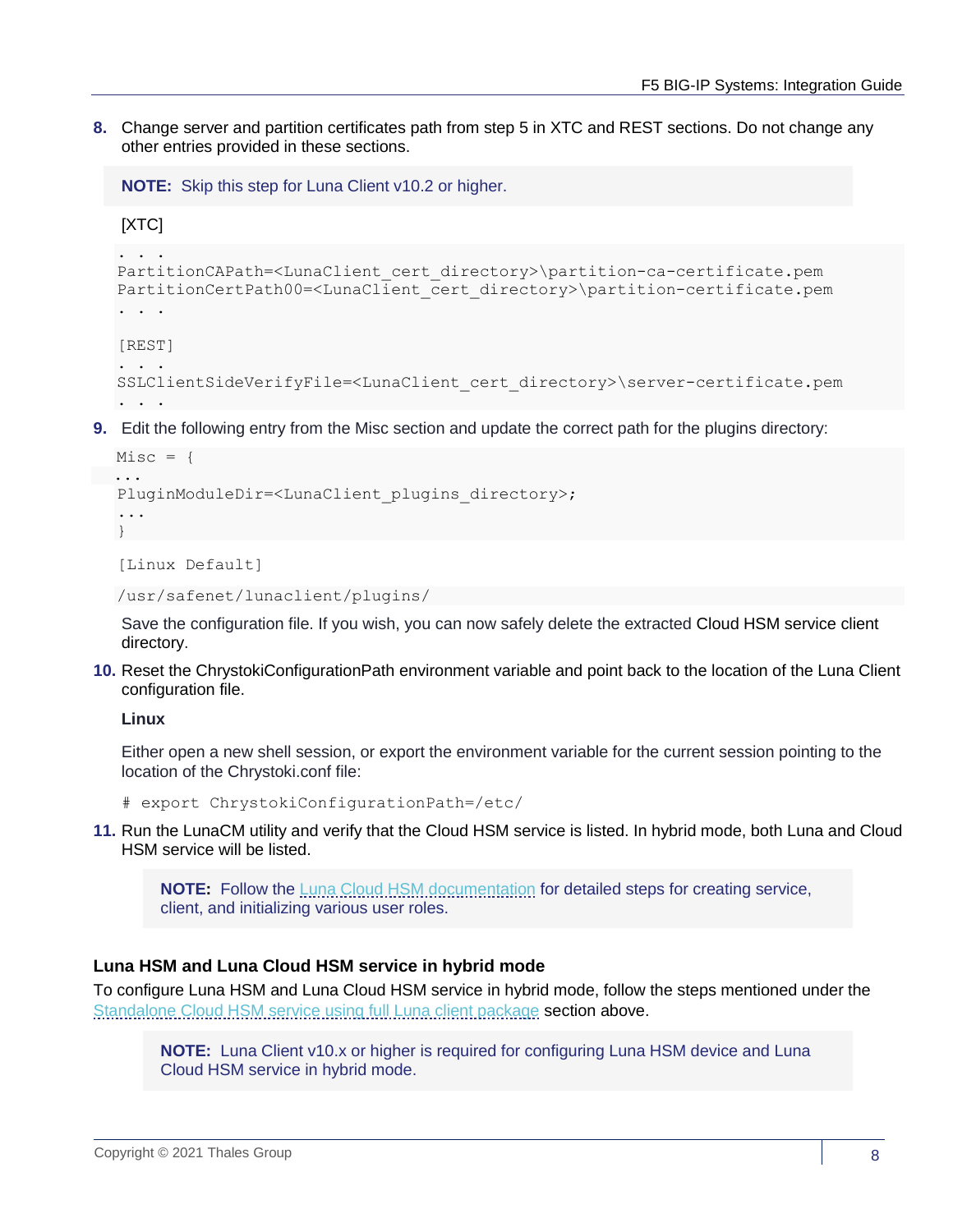#### **Use Luna Cloud HSM Service in FIPS mode**

Cloud HSM service operates in both FIPS and non-FIPS mode. If your organization requires non-FIPS algorithms for your operations, enable the Allow non-FIPS approved algorithms check box when configuring your Cloud HSM service. The FIPS mode is enabled by default. Refer to the Mechanism List in the SDK Reference Guide for more information about available FIPS and non-FIPS algorithms.

## <span id="page-8-0"></span>Download OpenSSL toolkit

Acquire the OpenSSL toolkit with GemEngine support from Thales Customer Support.

**NOTE:** The Doc ID for downloading the GemEngine v1.2 from support portal is KB0016309.

## <span id="page-8-1"></span>Set up F5 BIG-IP

Install and configure F5 BIG-IP LTM. Refer to **F5 BIG-IP** documentation for further information about installing and configuring F5 BIG-IP. The product documentation for BIG-IP LTM is available at the following site under the Product Manuals section: [https://support.f5.com/csp/home.](https://support.f5.com/csp/home)

**NOTE:** BIG-IP TMOS with Luna HSM only supports IPv4. You also need to ensure that the BIG-IP system is licensed for "External Interface and Network HSM."

**NOTE:** If you install the Luna Network HSM (external HSM) on a system with a FIPS card (internal HSM) installed, the Luna Network HSM takes precedence. You cannot use the Luna Network HSM on a BIG-IP system that is running another external HSM.

## <span id="page-8-2"></span>Integrating Luna HSM with F5 BIG-IP

To integrate Luna HSM with F5 BIG-IP system complete the following:

- > Configure [Luna Client with F5 BIG-IP](#page-8-3)
- [Generate a key/certificate Using traffic manager shell \(tmsh\)](#page-14-0)
- > Configure [a client SSL profile to use an external HSM key and certificate](#page-17-0)
- > Import [a pre-existing Luna HSM key into the BIG-IP](#page-19-0)
- > Delete [a key from the BIG-IP system](#page-20-0)

## <span id="page-8-3"></span>Configure Luna Client with F5 BIG-IP

To configure Luna Client with BIG-IP system complete one of the following tasks:

- > Add Luna [Client to BIG-IP System using automated script](#page-9-0)
- > Add [Luna Client to BIG-IP System manually](#page-10-0)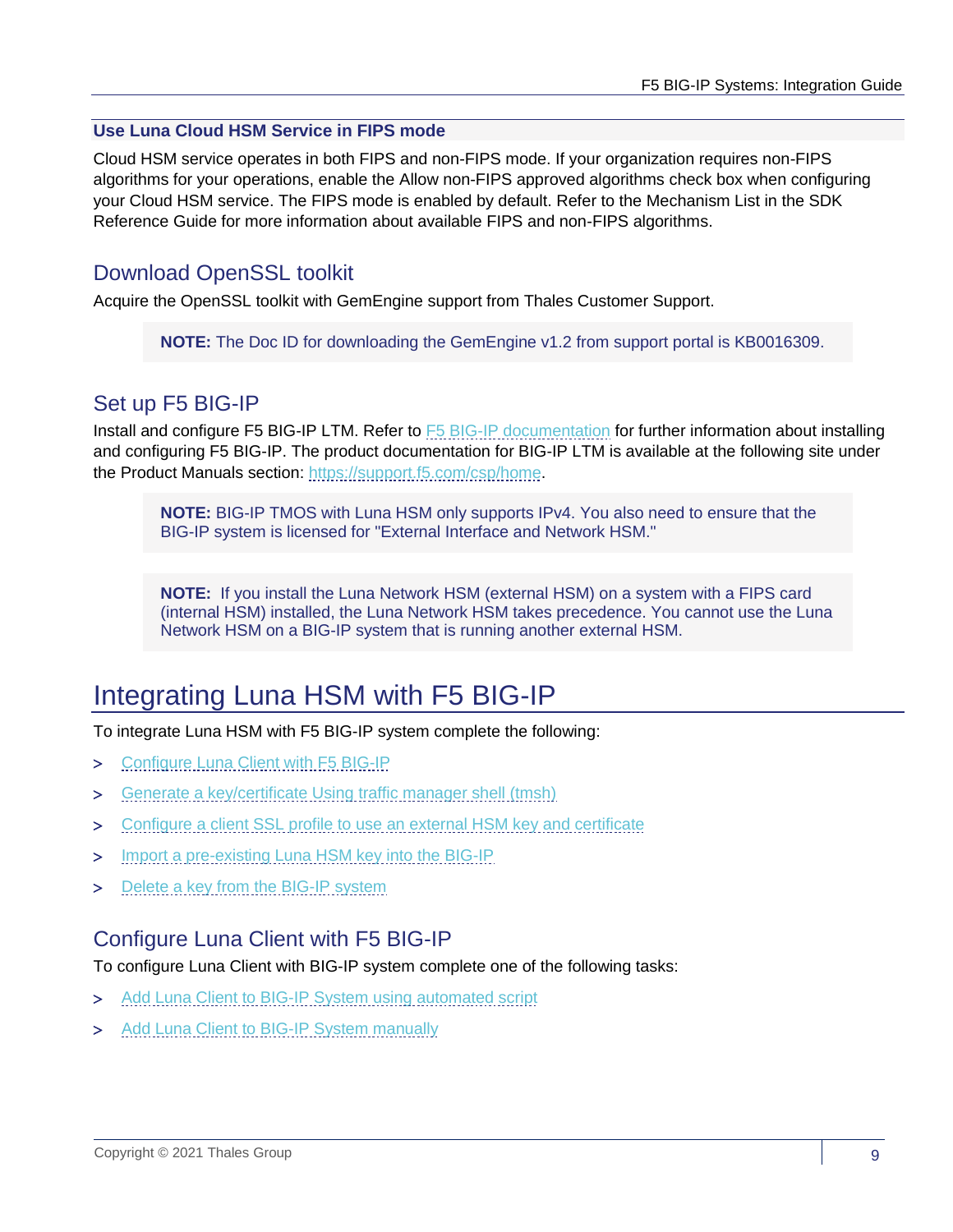#### <span id="page-9-0"></span>**Add Luna Client to BIG-IP System using automated script**

**NOTE:** Follow these steps if you are using Luna HSM and adding Luna Client 7.1 to the Big-IP system using the automated script. For all other Luna Client versions, refer to [Add Luna](#page-10-0)  [Client to the Big-IP System manually](#page-10-0) section.

To add the Luna Client to the BIG-IP System using automated script, you need to obtain the software tarball from Thales Support. To add the Luna Client to the BIG-IP system:

- **1.** Log in to the command-line interface of the BIG-IP system using an account with administrator privileges.
- **2.** Create a directory under the **/shared** directory named **safenet\_install**.

```
# mkdir /shared/safenet_install
```
**3.** Copy the Luna Client software tarball to the **/shared/safenet\_install** directory.

**NOTE:** If you are setting up the Luna client on a VIPRION system, you only need to run the configuration script on the primary blade. The system propagates the configuration to the additional active blades following installation.

- **4.** You can proceed to step 5 directly if you are not installing Luna client on a VIPRION system or if you are using a self IP address to communicate with the HSM. Otherwise, first you need to disable the ip check on the HSM using Luna Shell (LunaSH) and then proceed to step 5:
	- # ntls ipcheck disable
	- # service restart ntls

**NOTE:** This step allows the same certificate to be used from multiple IP addresses for communicating with HSM from multiple blades.

- **5.** Install and register the Luna client on the BIG-IP system, using one of the following parameters:
	- Parameters for a standard installation or on the standalone or primary blade of a VIPRION system.

# nethsm-safenet-install.sh --hsm\_ip\_addr=<luna\_sa\_device\_IP\_address> - image=<Luna\_x.x\_Client\_Software .tar >

The following example sets up the Luna Client v7.1 where the Luna Network HSM has an IP address of 10.164.74.111:

```
# nethsm-safenet-install.sh --hsm ip addr=10.164.74.111 --image= Luna 7.1
Client_ Software.tar
```
The system will prompt for Luna SA admin password and partition password.

From Luna v7.x onwards, you need to initialize the partition and CO/CU user roles using root before entering the password. After initializing the partition and user roles enter the CO password and press Enter.

**NOTE:** The VIPRION system propagates the configuration to additional active blades, but you need to reload the PATH environment variable on any blades with already-open sessions: source ~/.bash profile

Parameters when multiple HSMs are configured as an HA group.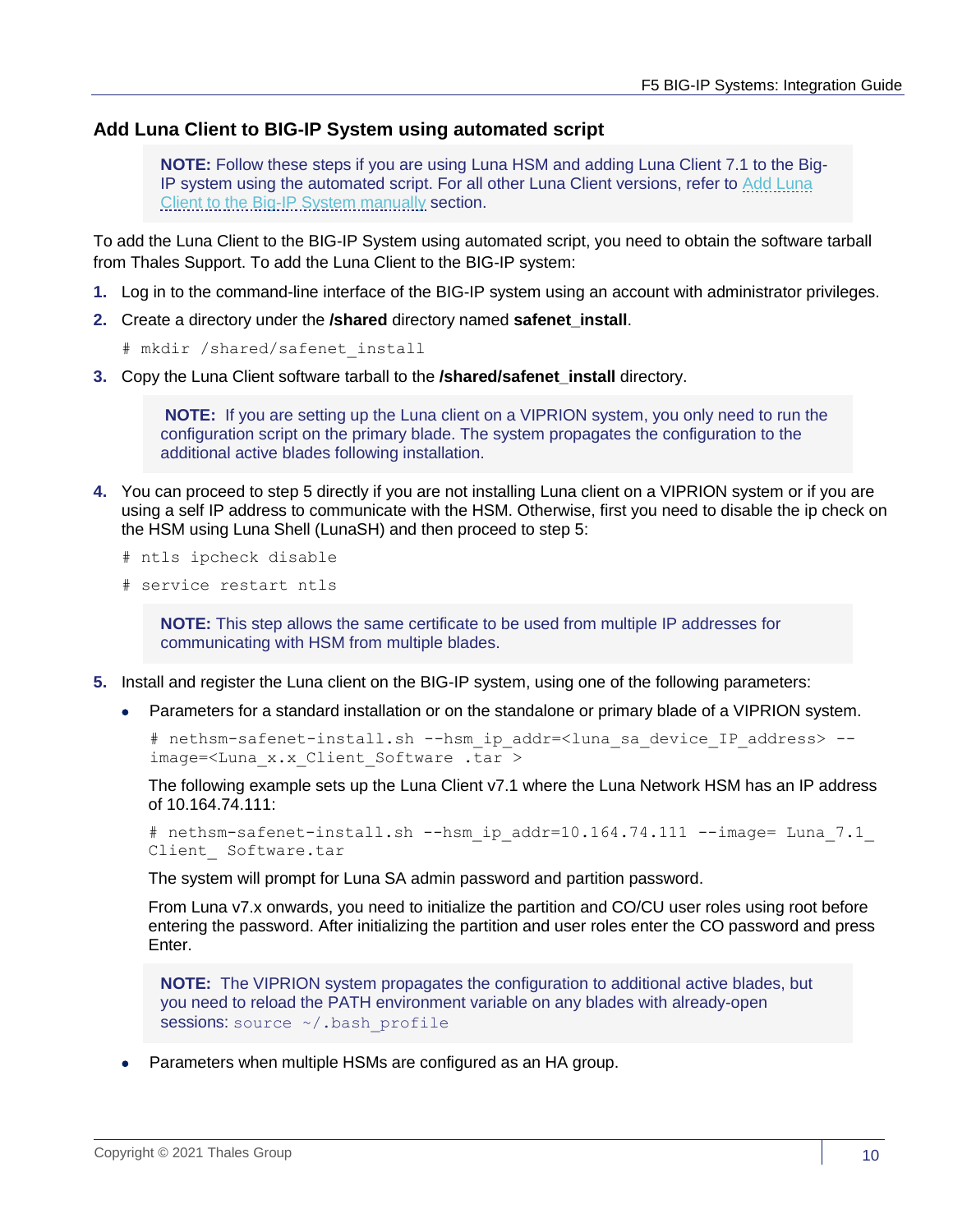# nethsm-safenet-install.sh --hsm\_ip\_addr="<SafeNet HSM1\_IP\_address>  $\leq$ SafeNet HSM2 IP address>" --hsm ha group= $\leq$ Label name for the SafeNet HSM HA group> --image=<Luna\_x.x\_Client\_Software.tar>

The following example sets up the Luna Client v7.1 for an HA group named F5 Luna HA where the Luna Network HSMs in the group have IP addresses of 10.10.10.100 and 10.10.10.101:

# nethsm-safenet-install.sh --hsm\_ip\_addr="10.10.10.100 10.10.10.101" - hsm ha group=luna ha test --image=Luna 7.1 Client Software.tar

Install all components when prompted during the installation. You need to register your client IP address with the Luna Network HSM and assign the Luna Client to a previously defined HSM partition.

You need to initialize the partition and CO/CU user roles using root before entering the partition password. Use the same password for all HA members. After initializing the partition and user roles, enter the CO password and press Enter.

**NOTE:** By default, the script sets up the Luna client software to use 20 threads. To adjust this number, run this command before you restart the pkcs11d service: tmsh sys crypto fips external-hsm num-threads <integer>. Note that changing the number of threads affects performance.

#### **Set up the Luna Client on a newly added or activated blade**

After you set up the Luna Client on the primary blade of a VIPRION system, the system propagates the configuration to the additional active blades. If you subsequently add a secondary blade, activate a disabled blade, or power on a powered-off blade, you need to run a script on the new secondary blade. To set up the Luna Client on a newly added or activated blade:

- **1.** Log in to the command-line interface of the system using an account with administrator privileges.
- **2.** Execute the following on any new or re-activated secondary blade:
	- # safenet-sync.sh <HSM partition password> -v
- **3.** If you make the new blade a primary blade before running the synchronization script, you need to run the regular client installation and registration procedure only on the new primary blade.
	- # nethsm-safenet-install.sh

#### <span id="page-10-0"></span>**Add Luna Client to BIG-IP System manually**

Follow these steps to configure Luna Client with BIG-IP system manually:

- > Install [pkcs11d patch](#page-10-1) for Luna Cloud HSM
- > [Configure Luna Client with](#page-11-0) BIG-IP System
- [Configure SafeNet as](#page-13-0) external-hsm
- [Add Partition Information to BIG-IP System](#page-13-1)

#### <span id="page-10-1"></span>**Install pkcs11d patch for Luna Cloud HSM**

**NOTE:** Skip this section, if you are using Luna HSM. Doc IDs for downloading the pkcs11d fix patch from support portal is DOW0003489.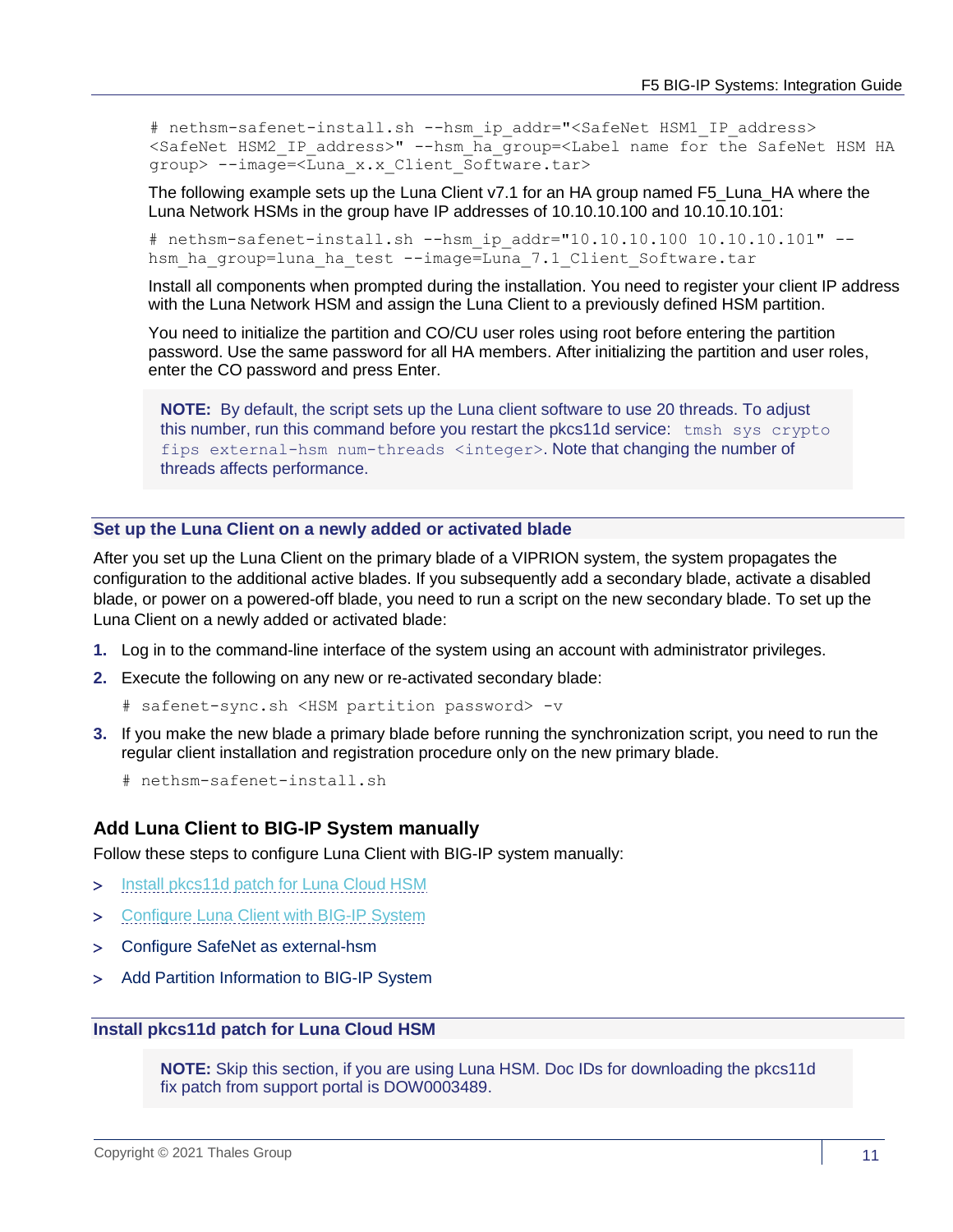- **1.** Mount the /usr directory in read-write mode.
	- # mount -o remount,rw /usr
- **2.** Take a backup of the existing pkcs11d configuration file so that it can be recovered again.

# cp /usr/bin/pkcs11d /shared/pkcs11d\_bk

- **3.** Download the pkcs11d fix patch and copy it to /shared directory:
- **4.** Install the patch by running:

```
# rpm -Uvh /shared/pkcs11d-14.1.0-0.0.118.x86_64.rpm –force
```
**5.** Remount the /usr directory in read-only mode to prevent further modification.

```
# mount -o remount,ro /usr
```
- **6.** Restart pkcs11 service to apply the changes.
	- # bigstart restart pkcs11d

#### <span id="page-11-0"></span>**Configure Luna Client with BIG-IP System**

**NOTE:** If you are using full client then ensure that Luna client is installed in /usr directory and partition is assigned to the client.

**1.** Mount the /usr directory in read-write mode.

```
# mount -o remount,rw /usr
```
- **2.** Copy the GemEngine library from OpenSSL toolkit to /usr/lib64/openssl/engines.
	- # cp ./builds/linux/rhel/64/1.0.2/libgem.so /usr/lib64/openssl/engines/
- **3.** Create a lunasa directory /shared/safenet/lunasa

```
# mkdir -p /shared/safenet/lunasa
```
**4.** Create link for lunaclient to /shared/safenet/lunasa.

# ln –sf <luna\_client\_installed\_directory>/\* /shared/safenet/lunasa

#### **For Full Client:**

```
ln -sf /usr/safenet/lunaclient/* /shared/safenet/lunasa
```
#### **For Minimal Client:**

ln –sf ~/bigip\_dpodclient/\* /shared/safenet/lunasa/

where bigip\_dpodclient is the directory where you extracted minimal client package.

- **5.** Now open and modify the Chrystoki.conf file. If you are using full client package this file is located at /etc directory and if you are using minimal client package this file is located at /shared/safenet/lunasa directory.
	- **a.** Modify the Chrystoki2 and Misc sections.

```
Chrystoki2 = {
LibUNIX64 = /shared/safenet/lunasa/lib/libCryptoki2.so;
}
Misc = \{Apache = 0;
```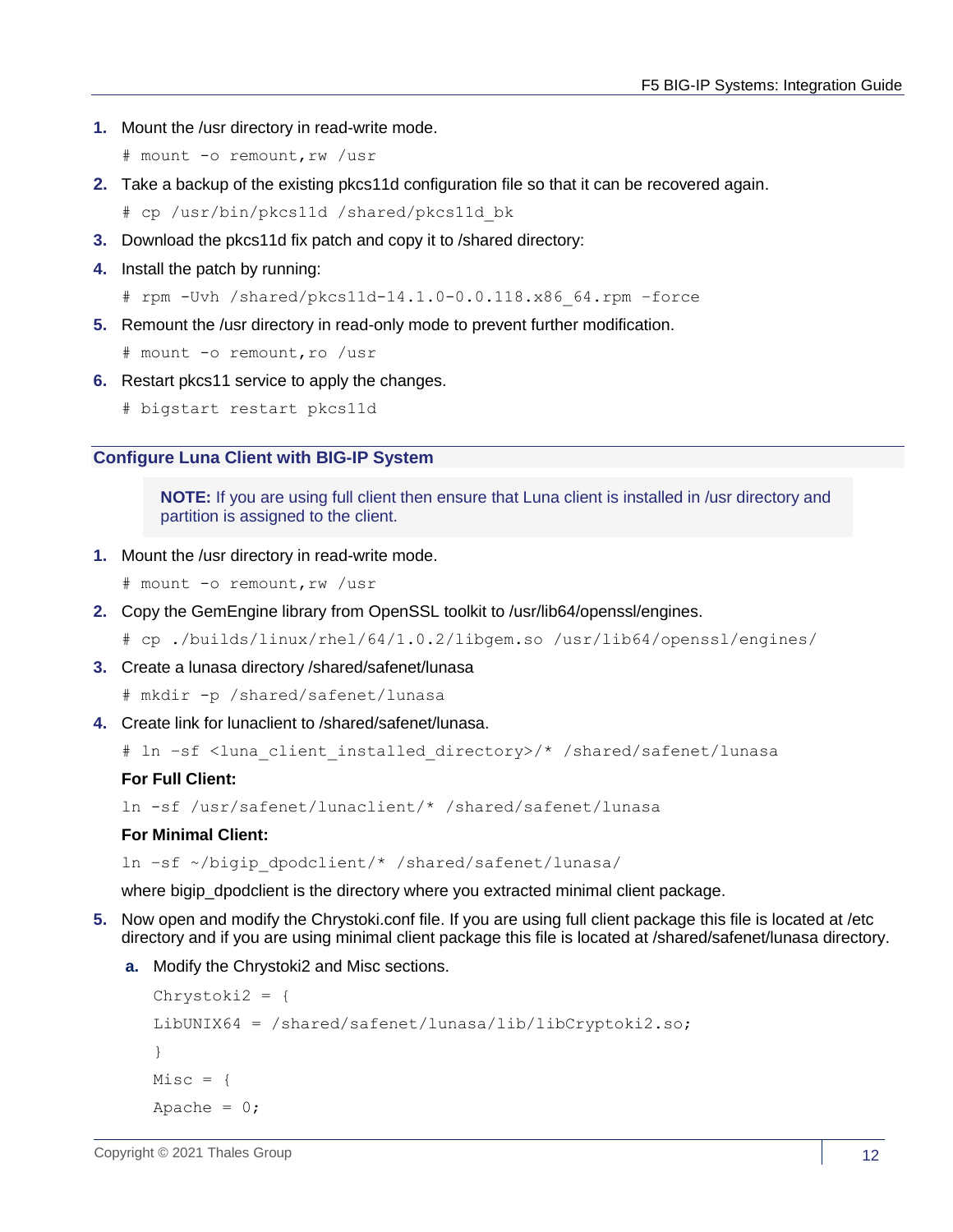```
PE1746Enabled = 1;
 ………
```
}

**b.** Create a new GemEngine section with the indicated values.

```
GemEngine = {
EnableDsaGenKeyPair = 1;
EnableRsaGenKeyPair = 1;
DisablePublicCrypto = 1;
EnableRsaSignVerify = 1;
EnableLoadPubKey = 1;EnableLoadPrivKey = 1;
DisableCheckFinalize = 1;
DisableEcdsa = 1;
DisableDsa = 0;
DisableRand = 0;
EngineInit = "<token_label>":0:0:passfile=/shared/safenet/lunasa/passfile;
EnableLoginInit = 1;
LibPath64 = /shared/safenet/lunasa/lib/libCryptoki2_64.so;
}
```
**6.** If you are using full client package, copy /etc/Chrystoki.conf to /shared/safenet/lunasa/. Skip this step in case you are using minimal client package.

```
# cp /etc/Chrystoki.conf /shared/safenet/lunasa/
```
- **7.** If you are using minimal client package, copy /shared/safenet/lunasa/Chrystoki.conf to /etc. Skip this step for full client package.
	- # cp /shared/safenet/lunasa/Chrystoki.conf /etc
- **8.** Adjust the permission of the Chrystoki.conf file.
	- # restorecon -R /shared/safenet
	- # chmod 644 /shared/safenet/lunasa/Chrystoki.conf
- **9.** If you are using minimal client package, create a lib directory and copy the crypto libraries into the created directory. Skip this step for full client package.
	- # mkdir /shared/safenet/lunasa/lib

```
# cp /shared/safenet/lunasa/libs/64/libCryptoki2.so /shared/safenet/lunasa/lib/
libCryptoki2_64.so
```
**10.** Create the link for Luna Crypto Library.

```
# ln -sf /shared/safenet/lunasa/lib/libCryptoki2_64.so 
/usr/lib/libCryptoki2_64.so
```

```
# ln -sf /shared/safenet/lunasa/lib/libCryptoki2_64.so /usr/lib/libCryptoki2.so
```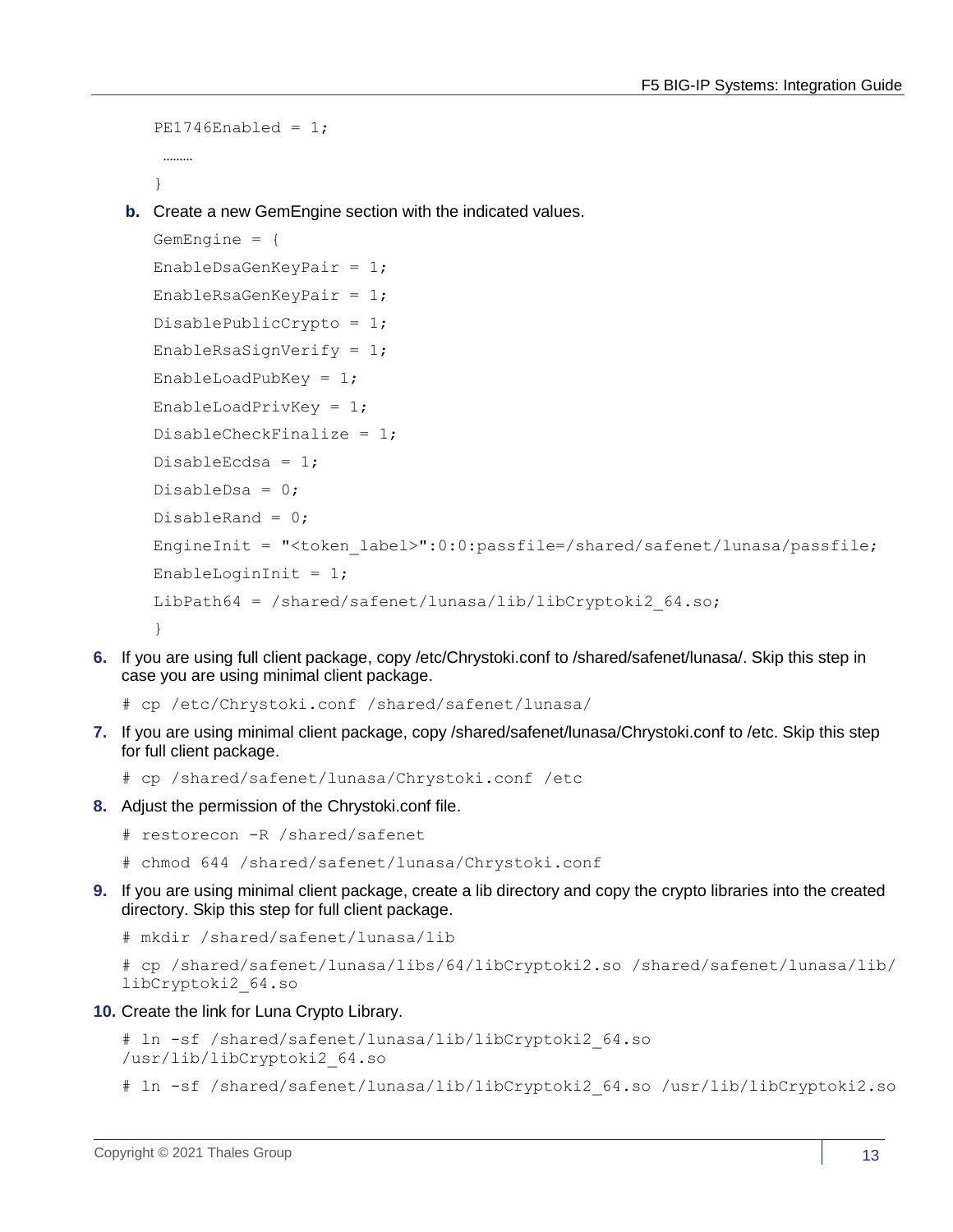- **11.** Create a password file to store the partition password. This file is used for the password when gemengine is called. For demonstration, we are using *userpin1* as the partition password.
	- # echo userpin1 > passfile
- **12.** Now install pkcs11d to the BIG-IP system.
	- # bigstart add pkcs11d
	- # bigstart stop pkcs11d
	- # bigstart add --default pkcs11d
- **13.** Remount the /usr directory in read-only mode to prevent further modification.

```
# mount -o remount,ro /usr
```
#### <span id="page-13-0"></span>**Configure SafeNet as the external-hsm**

You must add SafeNet as external-hsm vendor to BIG-IP System. To configure SafeNet as the external-hsm:

**1.** Set the vendor name to SafeNet.

```
# fipskey.nethsm --hsm=Safenet
```
**2.** Configure the vendor name and partition password in tmsh.

```
# tmsh create sys crypto fips external-hsm vendor safenet password 
<partition_password>
```
- **3.** Restart the services to apply the changes.
	- # bigstart start pkcs11d
	- # bigstart restart tmm

#### <span id="page-13-1"></span>**Add Partition Information to BIG-IP System**

You must add the partition information so that Traffic Manager Shell (tmsh) automatically uses the partition name and password when generating keys. There are two ways to add partition information:

- > [Add partition information using command line](#page-13-2)
- > [Add partition information using the web console](#page-13-3)

**NOTE:** Before adding partition information using web console you must ensure that the external hsm vendor must be safenet. You can check it by running " $tmsh -a list$  sys crypto fips external-hsm vendor | grep vendor | tr -s ' ' | cut -d ' ' -f 3" .If its output is "safenet" go ahead, If not then verify again all the previous steps.

#### <span id="page-13-2"></span>**Add partition information using command line**

To add partition information using command line, run:

# tmsh -a create sys crypto fips nethsm-partition <partition name> password <partition\_password>

#### <span id="page-13-3"></span>**Add partition information using the web console**

To add partition information using the web console:

**1.** Open web console https://<br/>big-ip\_address>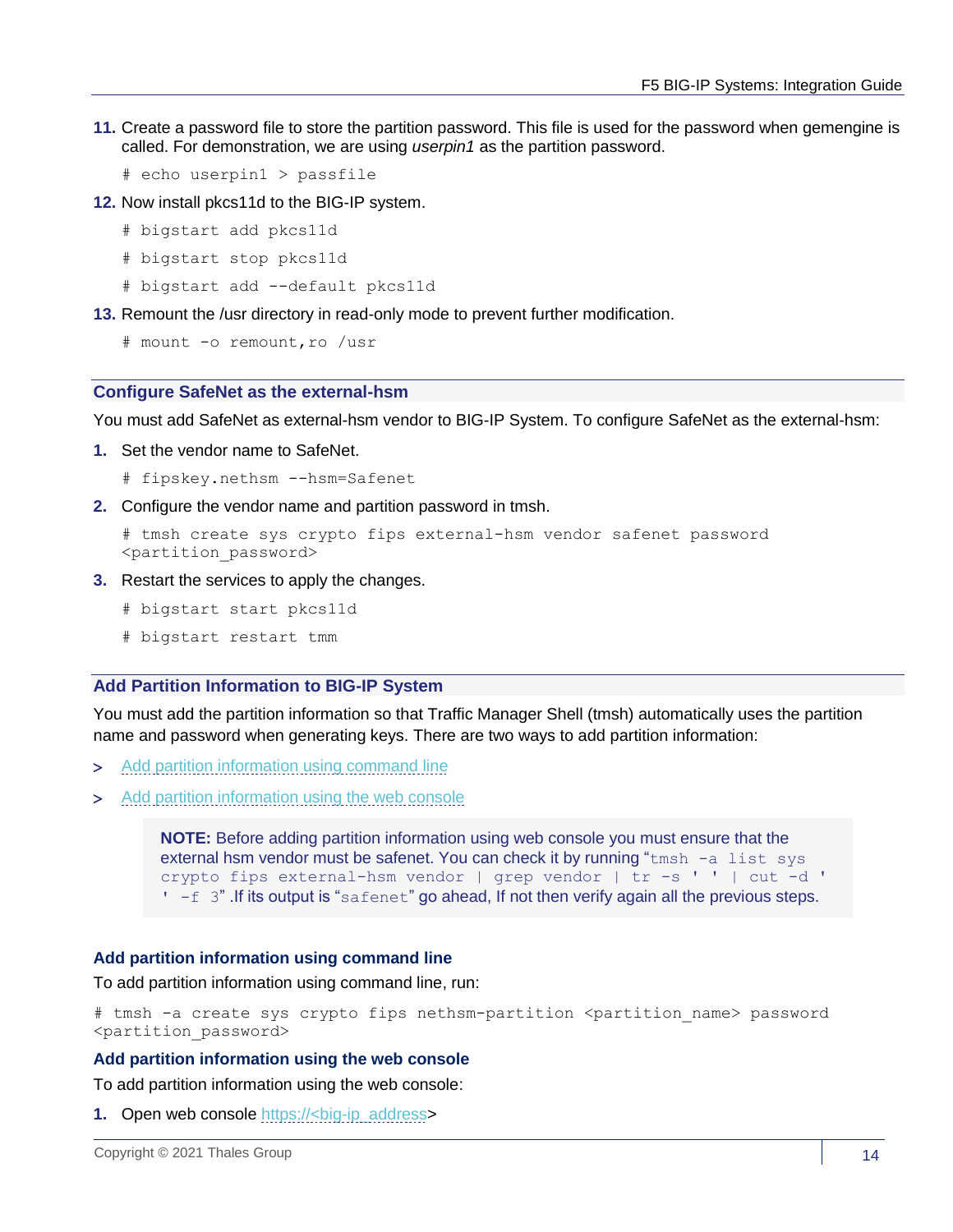- **2.** On the Main tab, click **System** > **Certificate Management** > **HSM Management** > **External HSM**. The External HSM page will appear on your screen.
- **3.** Select **Safenet** from **Vendor** and add the following values:
	- **Name:**<partition name>
	- Password:<partition password>

| <b>General Properties</b> |                                                                                                                                    |
|---------------------------|------------------------------------------------------------------------------------------------------------------------------------|
| Vendor                    | Safenet<br>$\checkmark$                                                                                                            |
| PKCS11 Library Path       |                                                                                                                                    |
| <b>Partitions</b>         |                                                                                                                                    |
| <b>Partition List</b>     | Name<br><b>DPoD</b><br>Password<br>(Optional)<br>Add<br>ıГ<br>Password<br>Name<br>No partition info to display<br>Edit Test Delete |

- **4.** Click **Add**. The partition is added.
- **5.** Click **Update** to save the changes.
- **6.** Go to **System**, click **Services,** and restart the **pkcs11d** service.

**NOTE:** After adding partition information, verify that partition is listed using the tmsh -a list sys crypto fips nethsm-partition command.

## <span id="page-14-0"></span>Generate a key/certificate Using traffic manager shell (tmsh)

To generate a key/certificate using traffic manager shell, you need to complete anyone of the following task:

- > Create [a self-signed digital certificate using tmsh](#page-14-1)
- > Create [a self-signed digital certificate using web console](#page-15-0)
- > Request [a certificate from a certificate authority](#page-16-0)

#### <span id="page-14-1"></span>**Create a self-signed digital certificate using tmsh**

Use the Traffic Management Shell (**tmsh**) to generate a key and certificate. To generate a key/certificate using tmsh:

- **1.** Log in to the command-line interface of the system using an account with administrator privileges.
- **2.** Open the **tmsh**.
	- # tmsh
- **3.** Generate the key.

```
create sys crypto key <key name> gen-certificate common-
name <cert name> security-type nethsm nethsm-partition-name <partition name>
```
The following example generates a key on HSM named **test\_key** and a certificate named **test\_safenet.com** with the security type **nethsm** on the partition **HA**.

create sys crypto key test\_key gen-certificate common-name test\_safenet.com security-type nethsm nethsm-partition-name HA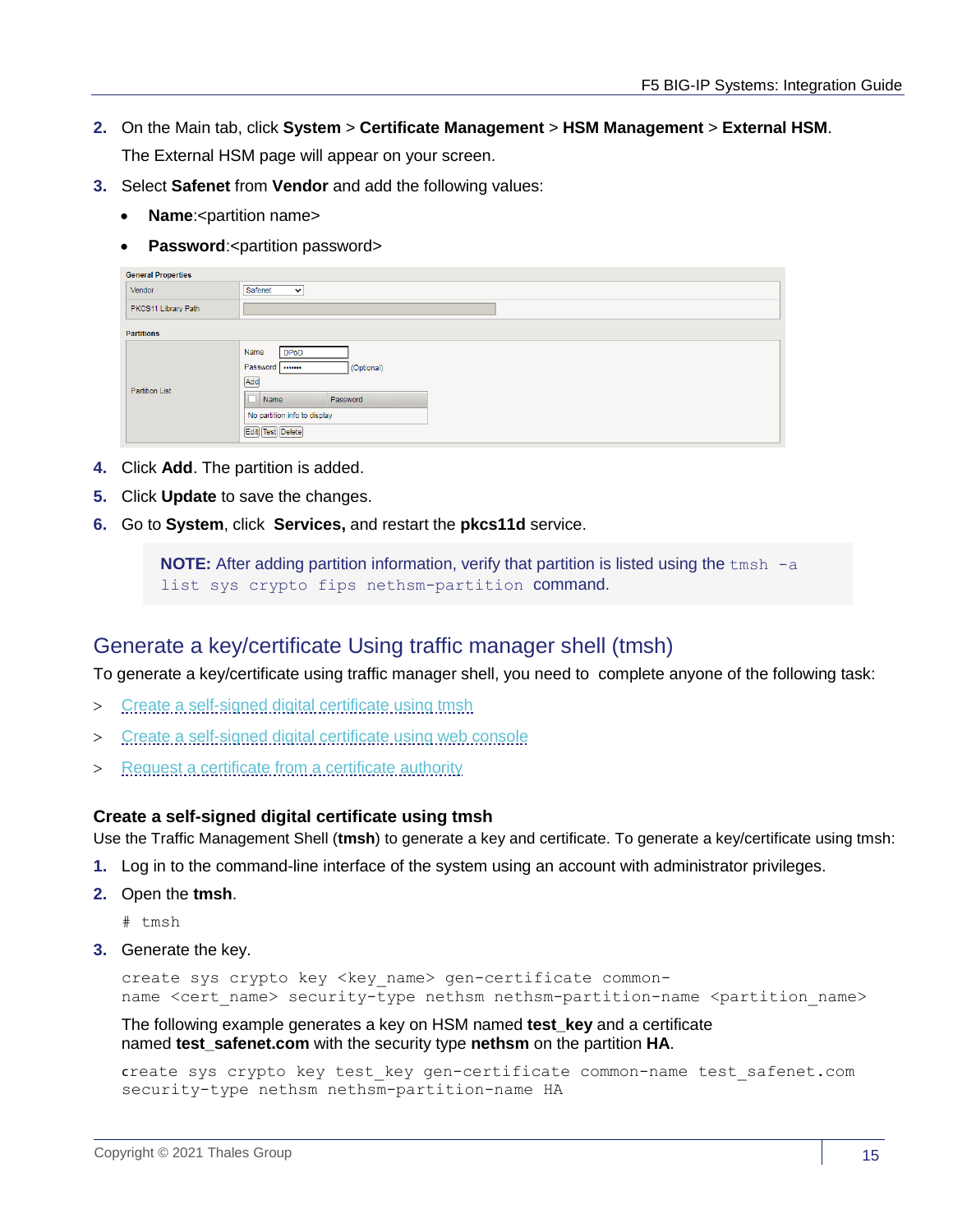**4.** Verify that the key was created.

```
list sys crypto key test_key.key
Information about the key displays:
sys crypto key test_key {
key-id c31fa09a744caa9a558612b303eb0719
key-size 2048
key-type rsa-private
security-type nethsm
}
```
<span id="page-15-0"></span>When you generate a key/certificate using **tmsh**, the system creates a HSM private key. It also creates a local key, which points to the HSM key residing in the HSM.

#### **Create a self-signed digital certificate using web console**

Use the web console to generate a key and certificate. To generate a key/certificate using web console:

**1.** On the Main tab, click **System** > **Certificate Management** > **Traffic Certificate Management**.

The Traffic Certificate Management page will appear on your screen.

**2.** Click **Create**.

| <b>General Properties</b>     |                     |  |  |
|-------------------------------|---------------------|--|--|
| Name                          | mytestcert          |  |  |
| <b>Certificate Properties</b> |                     |  |  |
| <b>Issuer</b>                 | Self<br>$\check{~}$ |  |  |
| Common Name                   | www.testthales.com  |  |  |
| <b>Division</b>               | <b>HSM</b>          |  |  |
| Organization                  | Thales              |  |  |
| Locality                      | Noida               |  |  |
| State Or Province             | UP                  |  |  |
| Country                       | India<br>$\vee$ IN  |  |  |
| E-mail Address                |                     |  |  |
| Lifetime                      | 365<br>days         |  |  |
| Subject Alternative Name      |                     |  |  |

- **a.** In the **Name** field, type a unique name for the SSL certificate.
- **b.** From the **Issuer** list, select **Self**.
- **c.** In the **Common Name** field, type a name.

This is typically the name of a web site, such as www.siterequest.com.

- **d.** In the **Division** field, type your department name.
- **e.** In the **Organization** field, type your company name.
- **f.** In the **Locality** field, type your city name.
- **g.** In the **State or Province** field, type your state or province name.
- **h.** From the **Country** list, select the name of your country.
- **i.** In the **E-mail Address** field, type your email address.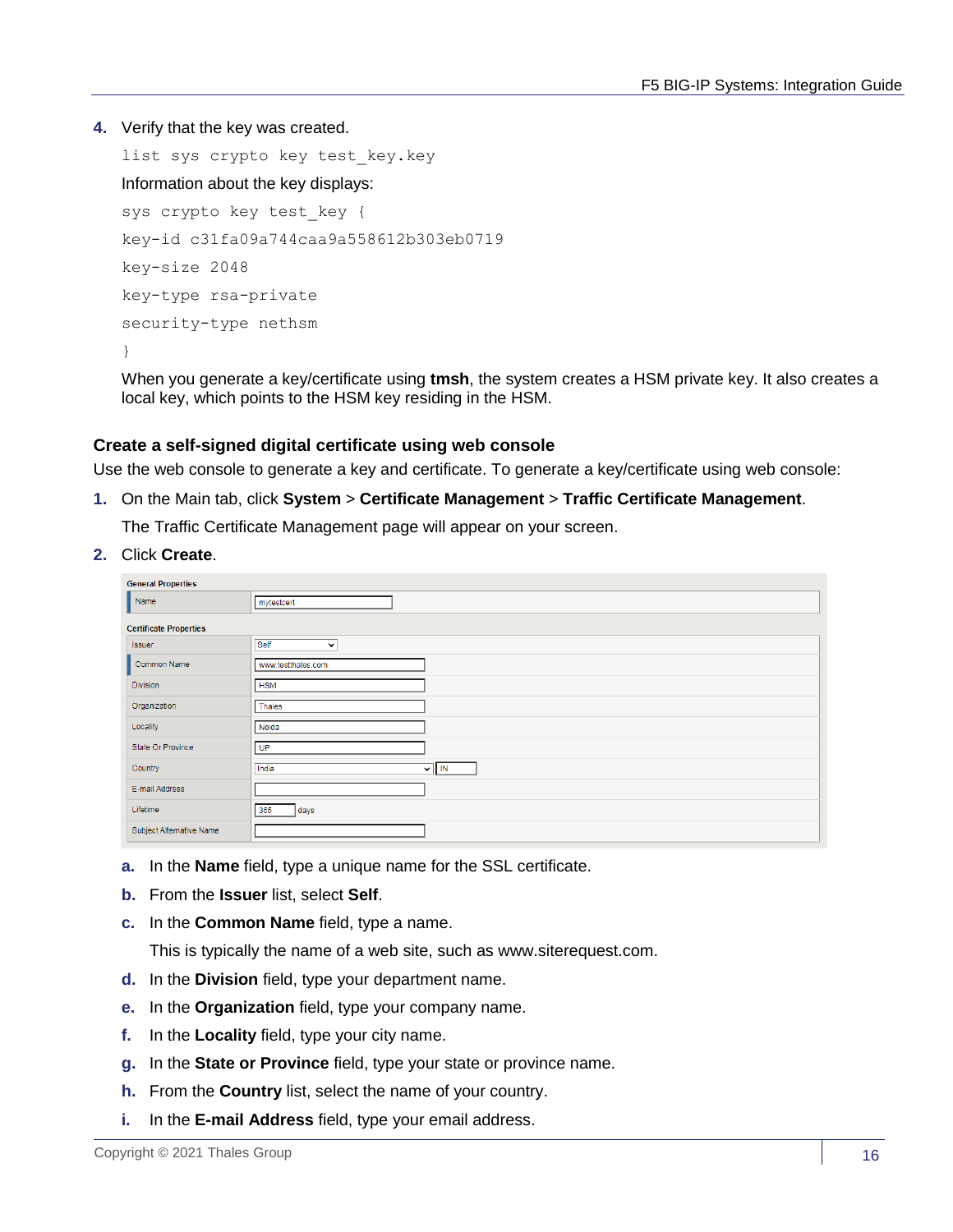- **j.** In the **Lifetime** field, type a number of days, or retain the default, **365**.
- **k.** In the **Subject Alternative Name** field, type a name. This name is embedded in the certificate for X509 extension purposes. By assigning this name, you can protect multiple host names with a single SSL certificate.
- **l.** From the **Security Type** list, select **NetHSM**.
- **m.** From the **Key Type** list, **RSA** is selected as the default key type.
- **n.** From the **Size** list, select a size, in bits.

| <b>Key Properties</b> |                             |
|-----------------------|-----------------------------|
| Security Type         | NetHSM v                    |
| NetHSM Partition      | <b>DPoD</b><br>$\checkmark$ |
| Key Type              | <b>RSA</b><br>$\sim$        |
| Size                  | $2048 \vee$ bits            |
| Cancel Finished       |                             |

**o.** Click **Finished**.

#### <span id="page-16-0"></span>**Request a certificate from a certificate authority**

Generate a certificate signing request (CSR) that can then be submitted to a third-party trusted certificate authority (CA).

**NOTE:** Please consult the CA to determine the specific information required for each step in this task.

To request a certificate from a certificate authority:

- **1.** On the Main tab, click **System** > **Certificate Management** > **Traffic Certificate Management**. The Traffic Certificate Management page will appear on your screen.
- **2.** Click **Create**.

| <b>General Properties</b>     |                         |
|-------------------------------|-------------------------|
| Name                          | mycasignedcert          |
| <b>Certificate Properties</b> |                         |
| <b>Issuer</b>                 | Certificate Authority v |
| Common Name                   | www.testthales.com      |
| <b>Division</b>               | <b>HSM</b>              |
| Organization                  | Thales                  |
| Locality                      | Noida                   |
| State Or Province             | UP                      |
| Country                       | India<br>$\vee$ IN      |
| E-mail Address                |                         |
| Subject Alternative Name      |                         |

- **a.** In the **Name** field, type a unique name for the SSL certificate.
- **b.** From the **Issuer** list, select **Certificate Authority**.
- **c.** In the **Common Name** field, type a name.

This is typically the name of a web site, such as www.siterequest.com.

- **d.** In the **Division** field, type your department name.
- **e.** In the **Organization** field, type your company name.
- **f.** In the **Locality** field, type your city name.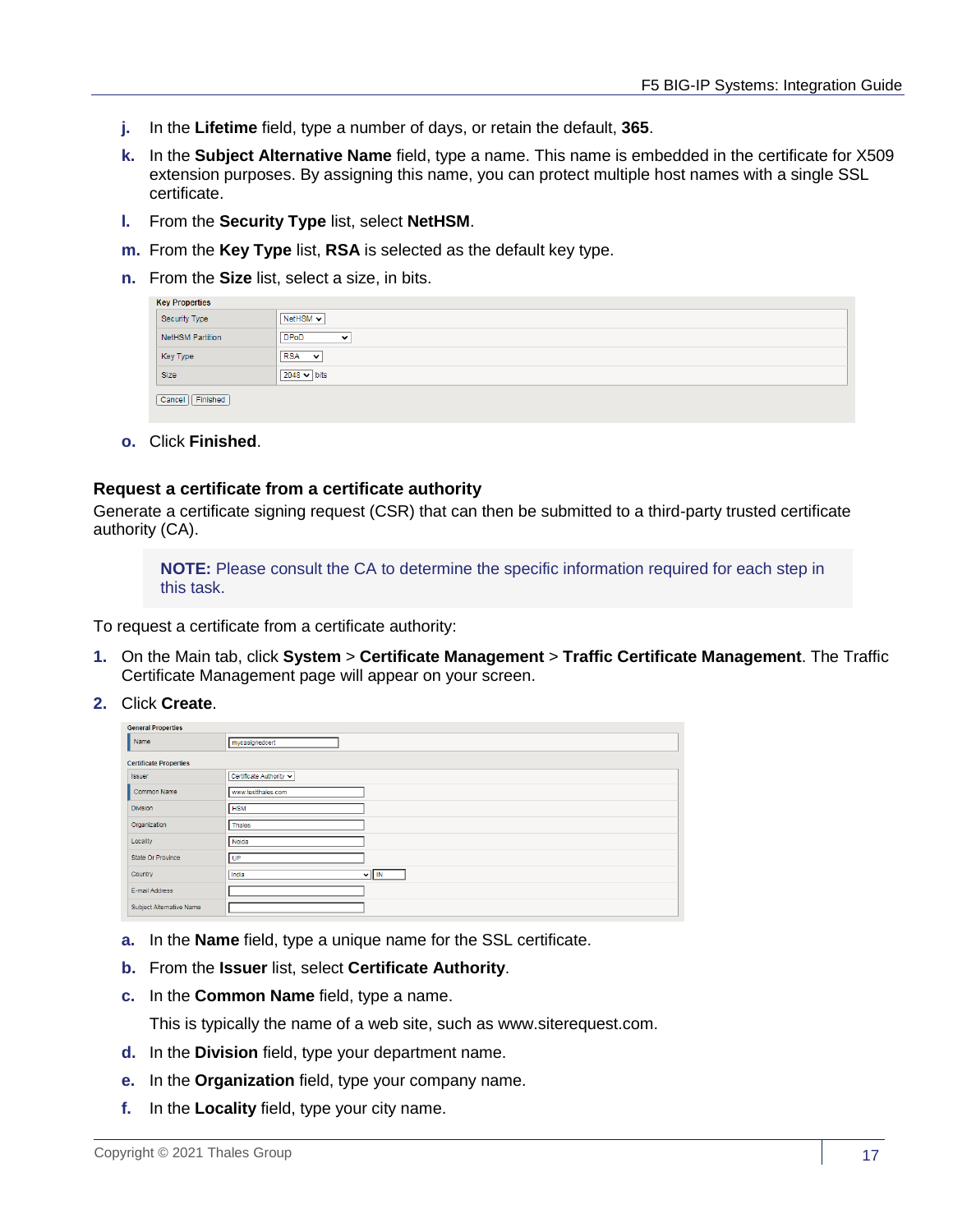- **g.** In the **State or Province** field, type your state or province name.
- **h.** From the **Country** list, select the name of your country.
- **i.** In the **E-mail Address** field, type your email address.
- **j.** In the **Subject Alternative Name** field, type a name. This name is embedded in the certificate for X509 extension purposes. By assigning this name, you can protect multiple host names with a single SSL certificate.
- **k.** In the **Challenge Password** field, type a password.
- **l.** In the **Confirm Password** field, re-type the password you typed in the **Challenge Password** field.

| <b>Certificate Signing Request Attributes</b> |                 |  |
|-----------------------------------------------|-----------------|--|
| Administrator E-mail Address                  | test@thales.com |  |
| Challenge Password                            |                 |  |
| Confirm Password                              |                 |  |

- **m.** From the **Security Type** list, select **NetHSM**.
- **n.** From the **Key Type** list, **RSA** is selected as the default key type.
- **o.** From the **Size** list, select a size, in bits.

| <b>Key Properties</b> |                             |  |  |
|-----------------------|-----------------------------|--|--|
| Security Type         | NetHSM $\sim$               |  |  |
| NetHSM Partition      | <b>DPoD</b><br>$\checkmark$ |  |  |
| Key Type              | <b>RSA</b><br>$\checkmark$  |  |  |
| Size                  | $2048 \vee$ bits            |  |  |
| Cancel   Finished     |                             |  |  |

#### **p.** Click **Finished**.

The Certificate Signing Request screen displays.

- **3.** Perform one of the following tasks to download the request into a file on your system.
	- In the Request Text field, copy the certificate.
	- For Request File, click the button.
- **4.** Follow the instructions on the relevant certificate authority web site for either pasting the copied request or attaching the generated request file.
- **5.** Click **Finished**. The Certificate Signing Request page will appear on your screen.
- **6.** Submit the generated certificate signing request to a trusted certificate authority for signature.

## <span id="page-17-0"></span>Configure a Client SSL Profile to Use an External HSM key and certificate

After you have added the Luna HSM key and certificate to the BIG-IP system configuration, you can use the key and certificate as part of a client SSL profile. This task describes using the browser interface. Alternatively, you can use the Traffic Management Shell (**tmsh**) command-line utility. To configure a client SSL profile to use an external HSM key and certificate:

**1.** On the Main tab, click **Local Traffic** > **Profiles** > **SSL** > **Client**.

The Client screen opens.

**2.** Click **Create**.

The New Client SSL Profile page will appear on the screen.

**3.** In the Name field, type a name for the profile.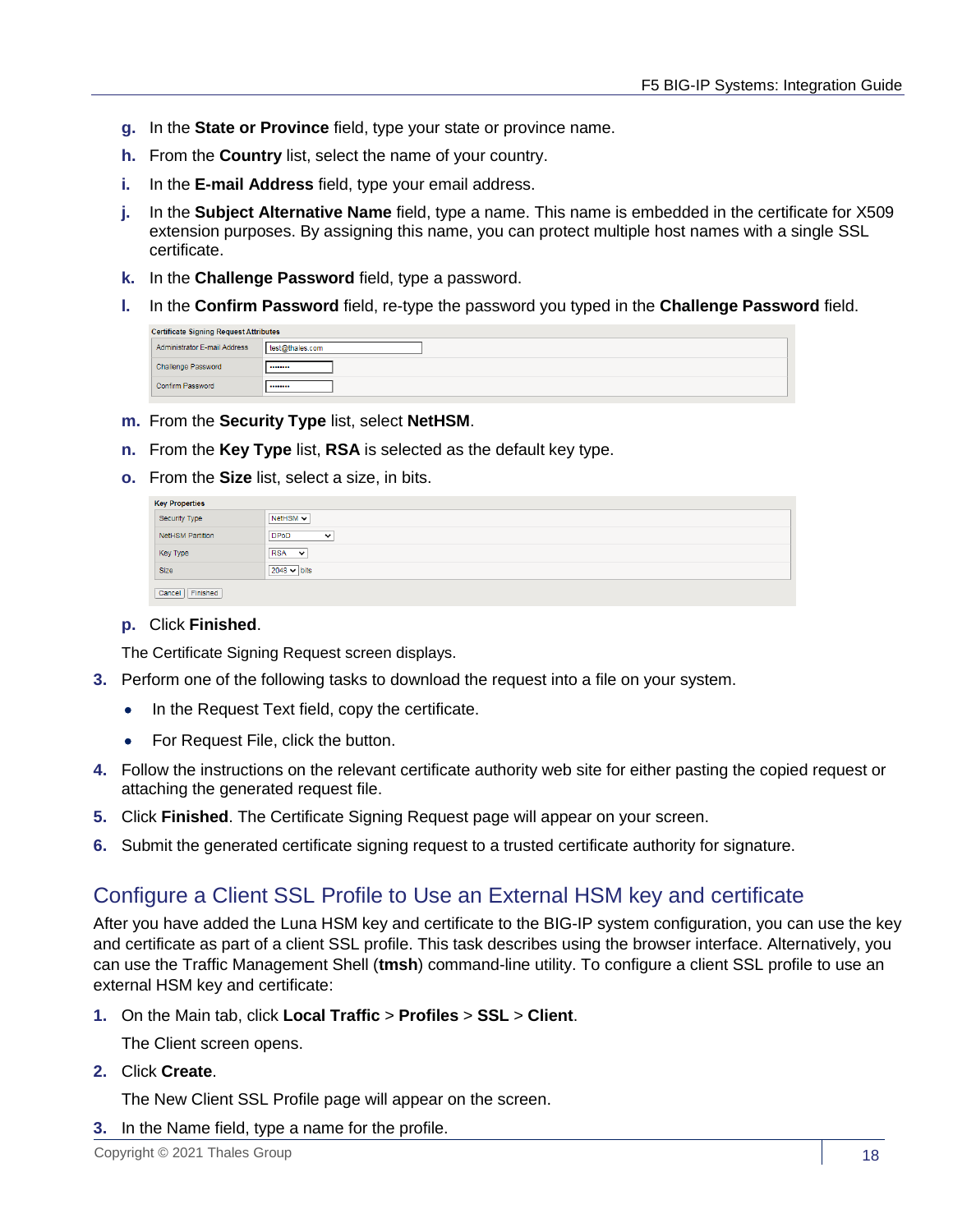- **4.** From the Parent Profile list, select **clientssl**.
- **5.** From the Configuration list, select **Advanced**. This selection makes it possible for you to modify additional default settings.

| Local Traffic » Profiles : SSL : Client » New Client SSL Profile |                                                                              |  |
|------------------------------------------------------------------|------------------------------------------------------------------------------|--|
|                                                                  |                                                                              |  |
| <b>General Properties</b>                                        |                                                                              |  |
| Name                                                             | testssiclient                                                                |  |
| Parent Profile                                                   | clientssl<br>$\checkmark$                                                    |  |
| Configuration: Advanced v                                        | Custom <sup>1</sup>                                                          |  |
| Mode                                                             | <b>Z</b> Enabled<br>$\blacktriangleright$                                    |  |
| Certificate Key Chain                                            | ☑<br>Edit Delete<br>Add                                                      |  |
| <b>OCSP Stapling</b>                                             | M                                                                            |  |
| Notify Certificate Status to<br>Virtual Server                   | г<br>M                                                                       |  |
| Ciphers                                                          | ◯ Cipher Group ● Cipher Suites<br>$\overline{\mathcal{L}}$<br><b>DEFAULT</b> |  |

**6.** For the Configuration area, select the **Custom** check box.

The settings in the Configuration area become available for modification.

- **7.** Using the **Certificate Key Chain** setting, specify one or more certificate key chains:
	- From the Certificate list, select the name of a certificate that you imported.
	- From the Key list, select the name of the key that you imported.
	- From the Chain list, select the chain that you want to include in the certificate key chain.

| Add SSL Certificate Key Chain |         |              |               |
|-------------------------------|---------|--------------|---------------|
| Certificate                   | F5_DPoD | $\checkmark$ |               |
| Key                           | F5_DPoD | ◡            |               |
| Chain                         | None    | $\check{ }$  |               |
| Passphrase                    |         |              |               |
|                               |         |              |               |
|                               |         |              | Cancel<br>Add |

- Click **Add**.
- **8.** Click **Finished**.

After you have created the client SSL profile, you must assign the profile to a virtual server, so that the virtual server can process SSL traffic according to the specified profile settings.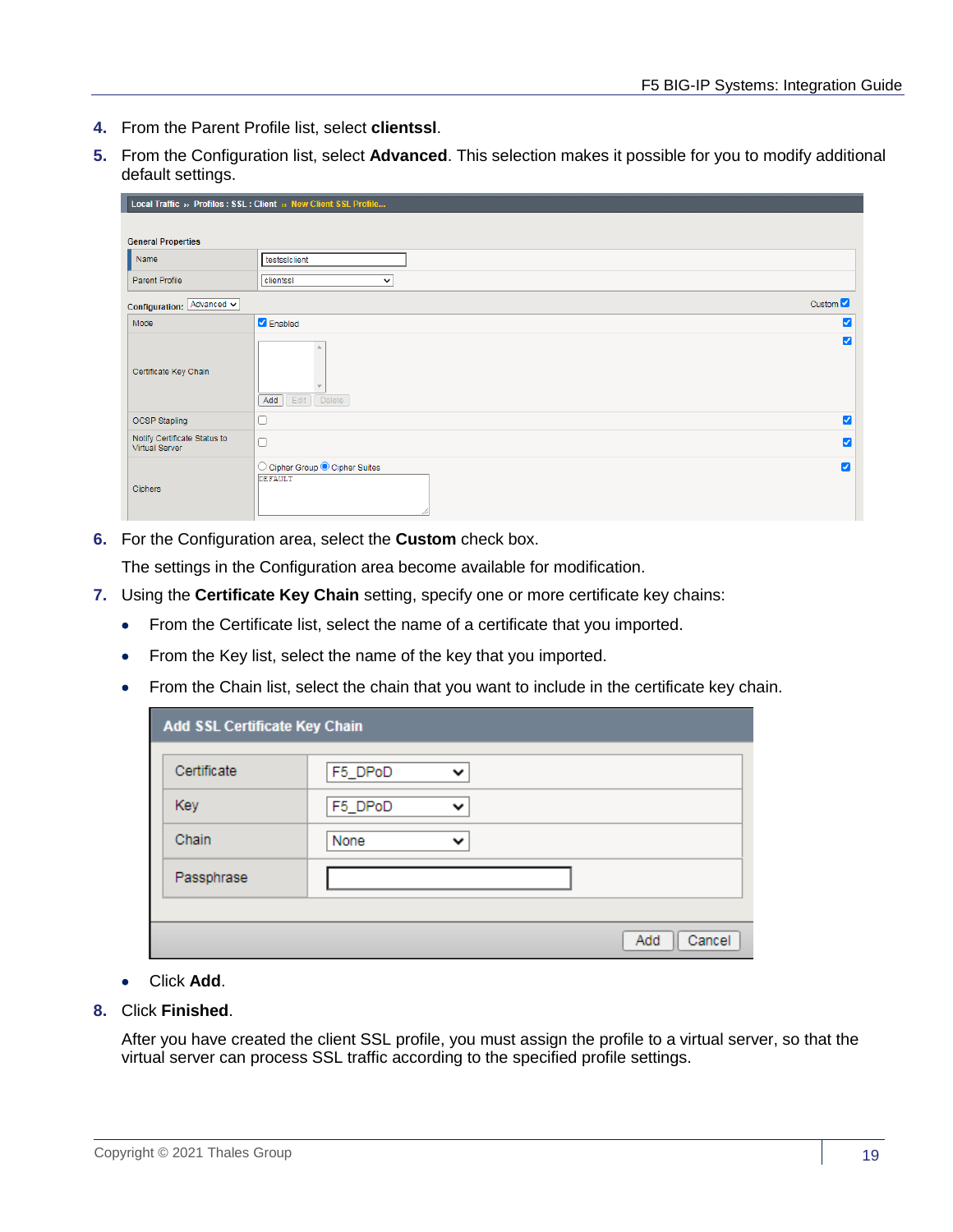## <span id="page-19-0"></span>Import a pre-existing Luna HSM key into the BIG-IP

A pre-existing key on the Luna HSM can be imported to use with BIG-IP.

**NOTE:** F5 BIG-IP does not support the ability to import/migrate any existing keys from BIG-IP to HSM.

To import a pre-existing Luna HSM key into the BIG-IP:

**1.** On the Main tab, click **System** > **Certificate Management** > **Traffic Certificate Management** > **SSL Certificate List** > **Import**.

The SSL Certificate/Key Source page will appear on your screen.

- **2.** Within **Import Type**, select **Key**. The key name should be the same as the Luna HSM key label.
- **3.** Within **Key Name**, select **Overwrite Existing** and from the drop-down menu, select the key you would like to overwrite.
- **4.** Within Key Source, select **From NetHSM**.

For this option to be available, the system must have External HSM licensed, and SafeNet External HSM is configured.

| System » Certificate Management : Traffic Certificate Management : SSL Certificate List » import SSL Certificates and Keys |                                                                               |  |  |  |  |  |  |
|----------------------------------------------------------------------------------------------------------------------------|-------------------------------------------------------------------------------|--|--|--|--|--|--|
|                                                                                                                            |                                                                               |  |  |  |  |  |  |
| <b>SSL Certificate/Key Source</b>                                                                                          |                                                                               |  |  |  |  |  |  |
| Import Type                                                                                                                | Key<br>$\check{ }$                                                            |  |  |  |  |  |  |
| Key Name                                                                                                                   | O New O Overwrite Existing<br>F5 DPoD<br>$\checkmark$                         |  |  |  |  |  |  |
| <b>Key Source</b>                                                                                                          | ◯ Upload File ◯ Paste Text O From NetHSM<br>* Key Name is Key Label on NetHSM |  |  |  |  |  |  |
| NetHSM Partition                                                                                                           | DP <sub>oD</sub><br>$\checkmark$                                              |  |  |  |  |  |  |
| Free Space on Disk                                                                                                         | 3990 MB                                                                       |  |  |  |  |  |  |
| Cancel   Import                                                                                                            |                                                                               |  |  |  |  |  |  |

#### **5.** Click **Import**.

You can also import an existing key by using tmsh commands:

# tmsh install sys crypto key nethsm\_key\_label from-nethsm security-type nethsm

or

```
# tmsh install sys crypto key nethsm_key_label from-nethsm
```
Use the NetHSM key label as the key name. For example:

```
root@(ssl8519)(cfg-sync Standalone)(Active)(/Common)(tmos)# install sys crypto 
key 
nethsm_key_label (tab)
Options:
from-editor from-nethsm 
Properties:
from-local-file from-url 
root@(ssl8519)(cfg-sync Standalone)(Active)(/Common)(tmos)# install sys crypto 
key nethsm_key_label from-nethsm security-type nethsm
```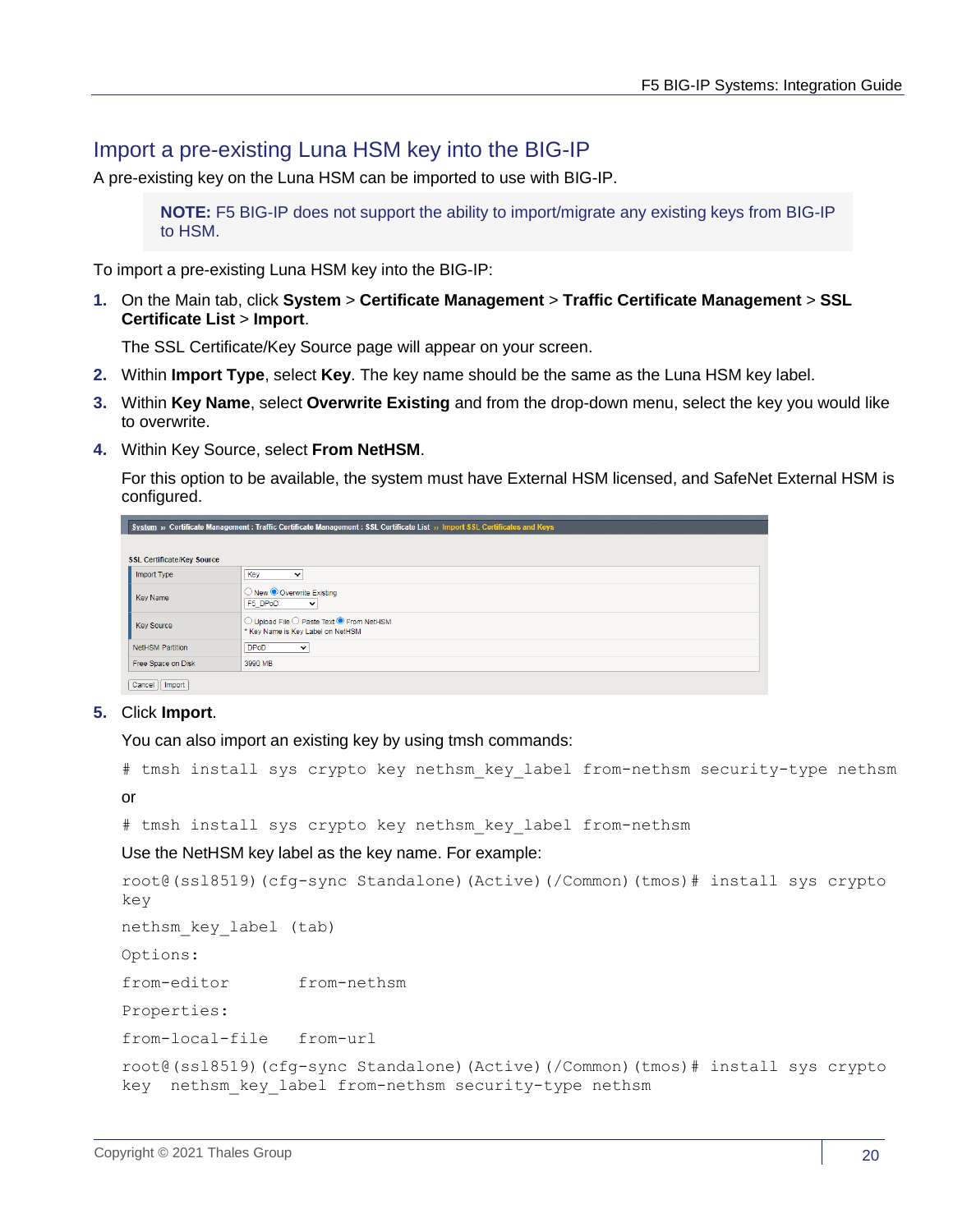## <span id="page-20-0"></span>Delete a Key from the BIG-IP system

You perform this task to delete an existing key from the BIG-IP. To delete a key from the BIG-IP:

**1.** On the Main tab, click **System** > **Certificate Management** > **Traffic Certificate Management**.

The Traffic Certificate Management screen will appear on the screen.

| System » Certificate Management : Traffic Certificate Management : SSL Certificate List |         |                             |                                 |                              |                        |                          |               |                            |                  |  |  |
|-----------------------------------------------------------------------------------------|---------|-----------------------------|---------------------------------|------------------------------|------------------------|--------------------------|---------------|----------------------------|------------------|--|--|
| Traffic Certificate Management v<br>$\alpha$ -                                          |         |                             | Device Certificate Management v |                              | HSM Management $\star$ |                          |               |                            |                  |  |  |
|                                                                                         |         |                             |                                 |                              |                        |                          |               |                            |                  |  |  |
| 1*                                                                                      |         |                             | Search                          |                              |                        |                          |               |                            | Import<br>Create |  |  |
| $\overline{\mathscr{A}}$                                                                |         | Status   - Name             |                                 | Contents                     | $=$ Key Security       | Common Name              | Organization  | Expiration                 | Partition / Path |  |  |
| $\blacktriangledown$                                                                    |         | F5 DPoD                     |                                 | RSA Certificate & Key NetHSM |                        | www.revisionD.com        | <b>Thales</b> | Jan 20, 2022               | Common           |  |  |
|                                                                                         | П       | ca-bundle                   |                                 | Certificate Bundle           |                        |                          |               | Nov 16, 2019 - Oct 6, 2046 | Common           |  |  |
|                                                                                         | П       | default                     |                                 | RSA Certificate & Key Normal |                        | localhost.localdomain    | MyCompany     | May 13, 2029               | Common           |  |  |
|                                                                                         | П       | f5-ca-bundle                |                                 | <b>RSA Certificate</b>       |                        | Entrust Root Certificati | Entrust       | Dec 7, 2030                | Common           |  |  |
|                                                                                         |         | f5-irule                    |                                 | <b>RSA Certificate</b>       |                        | support.f5.com           | F5 Networks   | Jul 18, 2027               | Common           |  |  |
|                                                                                         |         | myselfsign2020              |                                 | RSA Certificate & Key Normal |                        | www.gabuild.com          | Thales        | Nov 9, 2021                | Common           |  |  |
|                                                                                         |         | ssl cert second             |                                 | RSA Certificate & Key Normal |                        | www.gabuild.com          | Thales        | Sep 3, 2021                | Common           |  |  |
|                                                                                         | Archive | Delete OCSP Cache<br>Delete |                                 |                              |                        |                          |               |                            |                  |  |  |

- **2.** From the **SSL Certificate List**, select the check box next to the key you wish to delete.
- **3.** Click **Delete**. The key you selected is deleted from BIG-IP. The key stored in the Luna HSM is not deleted.

This completes the integration of Luna HSM with F5 BIG-IP.